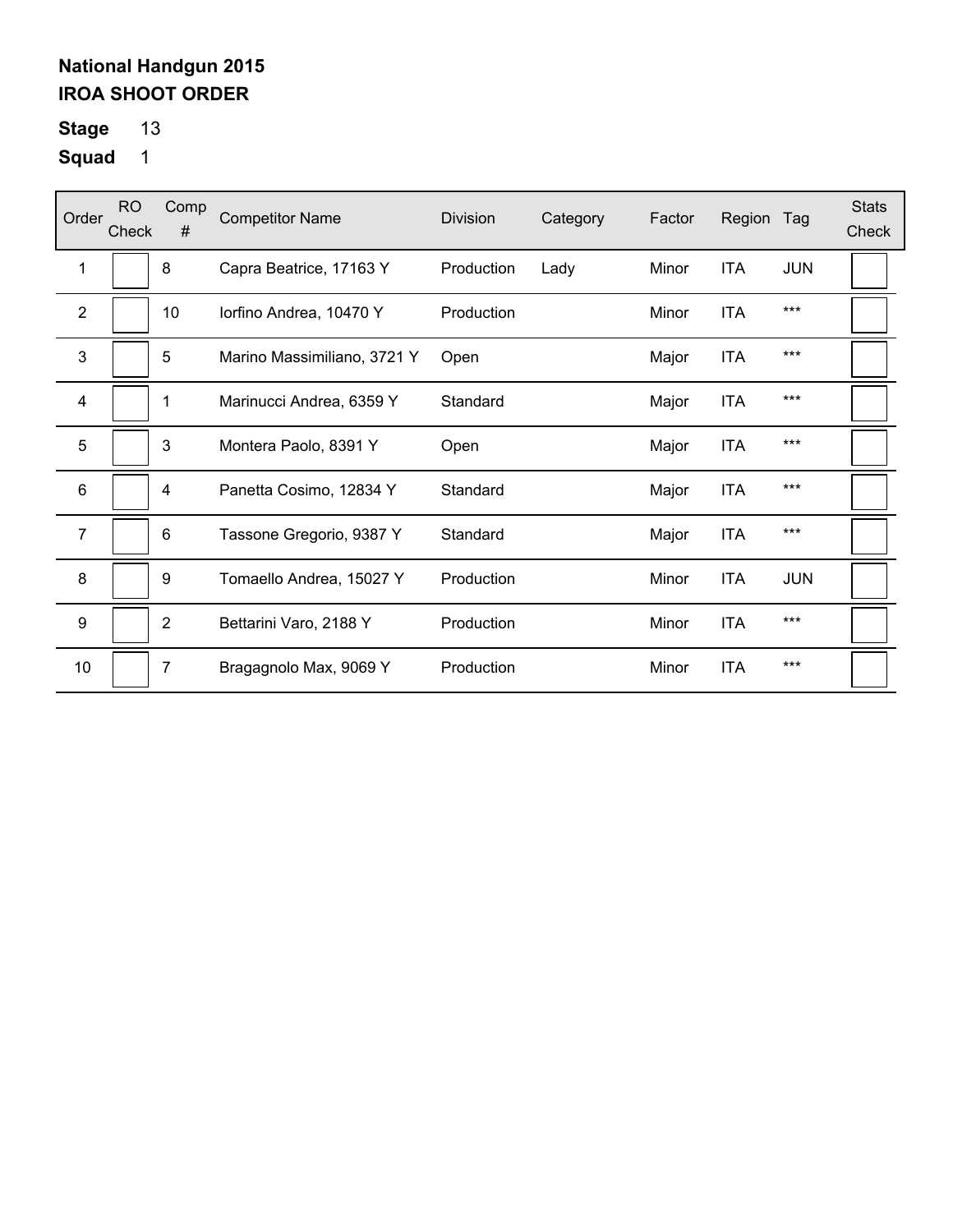**Stage** 13

| Order          | RO.<br>Check | Comp<br># | <b>Competitor Name</b>                   | <b>Division</b> | Category  | Factor | Region     | Tag   | <b>Stats</b><br>Check |
|----------------|--------------|-----------|------------------------------------------|-----------------|-----------|--------|------------|-------|-----------------------|
| $\mathbf 1$    |              | 18        | Di Francesco Roberto, 12636 \ Production |                 |           | Minor  | <b>ITA</b> | ***   |                       |
| $\overline{2}$ |              | 20        | Grande Salvatore, 17086 Y                | Standard        |           | Minor  | <b>ITA</b> | $***$ |                       |
| 3              |              | 19        | Greco Enrico, 17089 Y                    | Classic         |           | Minor  | <b>ITA</b> | $***$ |                       |
| 4              |              | 17        | Pasini Paolo, 16143 Y                    | Standard        | Senior    | Major  | ITA        | $***$ |                       |
| 5              |              | 12        | Pugliese Giovanni, 1443 Y                | Classic         | S. Senior | Major  | <b>ITA</b> | SS    |                       |
| 6              |              | 11        | Rana Francesco, 3454 Y                   | Classic         |           | Minor  | <b>ITA</b> | $***$ |                       |
| $\overline{7}$ |              | 15        | Tomaello Massimo, 15028 Y                | Production      | Senior    | Minor  | <b>ITA</b> | $***$ |                       |
| 8              |              | 14        | Volpe Oronzo, 6738 Y                     | Classic         |           | Minor  | <b>ITA</b> | $***$ |                       |
| 9              |              | 13        | De Cicco Michele, 16160 Y                | Standard        | S. Senior | Major  | <b>ITA</b> | SS    |                       |
| 10             |              | 16        | De Luca Emanuele, 13710 Y                | Open            |           | Major  | <b>ITA</b> | $***$ |                       |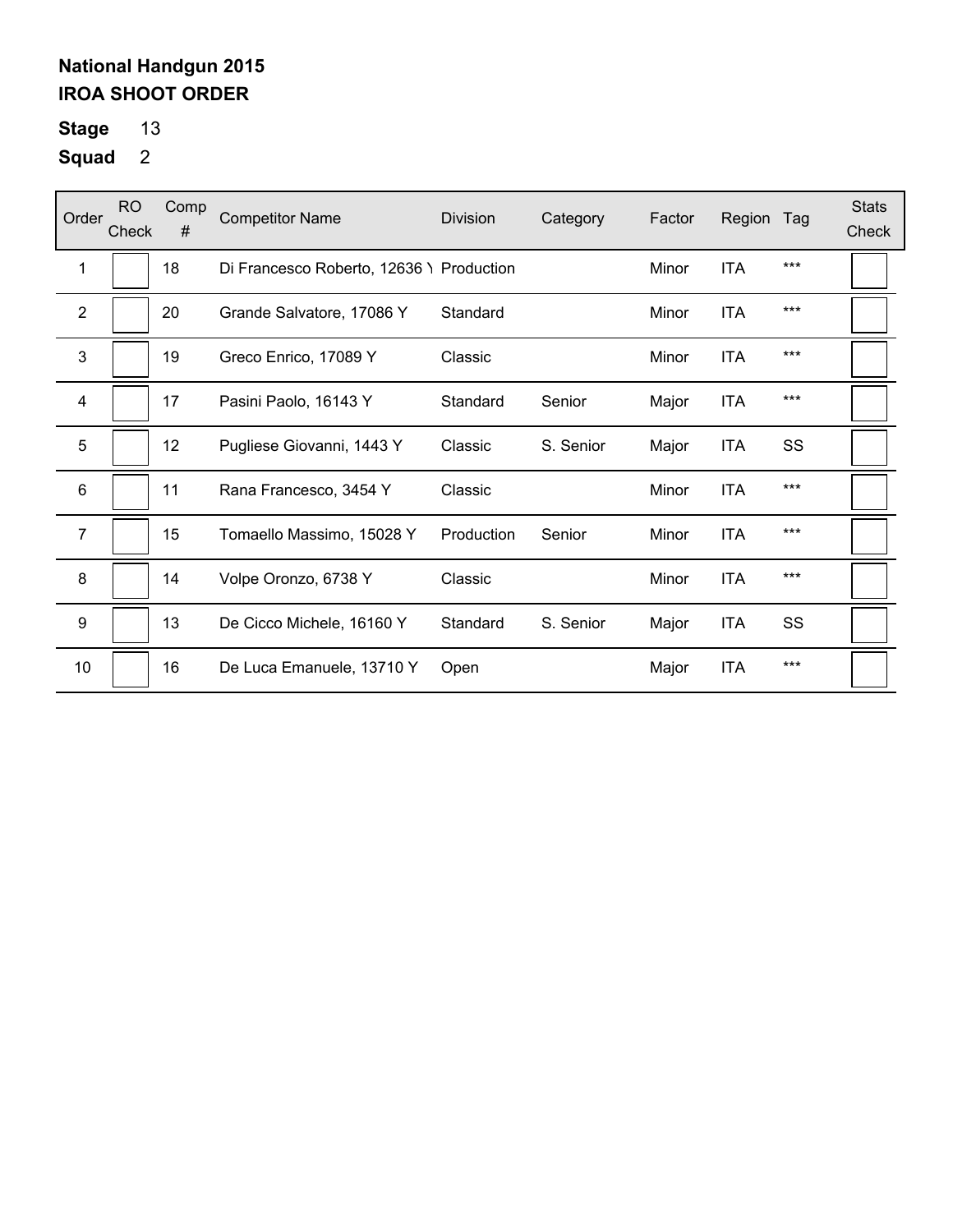**Stage** 13

| Order            | <b>RO</b><br>Check | Comp<br># | <b>Competitor Name</b>                  | <b>Division</b> | Category  | Factor | Region     | Tag   | <b>Stats</b><br>Check |
|------------------|--------------------|-----------|-----------------------------------------|-----------------|-----------|--------|------------|-------|-----------------------|
| 1                |                    | 26        | Massarizzi Guido, 15318 Y               | Standard        |           | Major  | <b>ITA</b> | $***$ |                       |
| $\overline{2}$   |                    | 21        | Mignani Mario Alberto, 402 Y            | Standard        | S. Senior | Major  | <b>ITA</b> | SS    |                       |
| 3                |                    | 25        | Pacciani Massimo, 8796 Y                | Standard        |           | Major  | <b>ITA</b> | $***$ |                       |
| 4                |                    | 22        | Pierini Massimo, 15917 Y                | Production      |           | Minor  | <b>ITA</b> | $***$ |                       |
| 5                |                    | 27        | Santarcangelo AdrianoCiro, 16 Standard  |                 | Senior    | Major  | ITA        | $***$ |                       |
| 6                |                    | 29        | Scelfo Lorenzo, 16868 Y                 | Production      |           | Minor  | <b>ITA</b> | ***   |                       |
| $\overline{7}$   |                    | 24        | Sticchi Tiziano, 16284 Y                | Production      |           | Minor  | <b>ITA</b> | ***   |                       |
| 8                |                    | 28        | Tranchina Francesco, 10423 Y Production |                 |           | Minor  | <b>ITA</b> | $***$ |                       |
| $\boldsymbol{9}$ |                    | 30        | Flocca Claudio, 17033 Y                 | Production      |           | Minor  | <b>ITA</b> | ***   |                       |
| 10               |                    | 23        | Gargiulo Francesco, 12240 Y             | Revolver        | Senior    | Major  | <b>ITA</b> | $***$ |                       |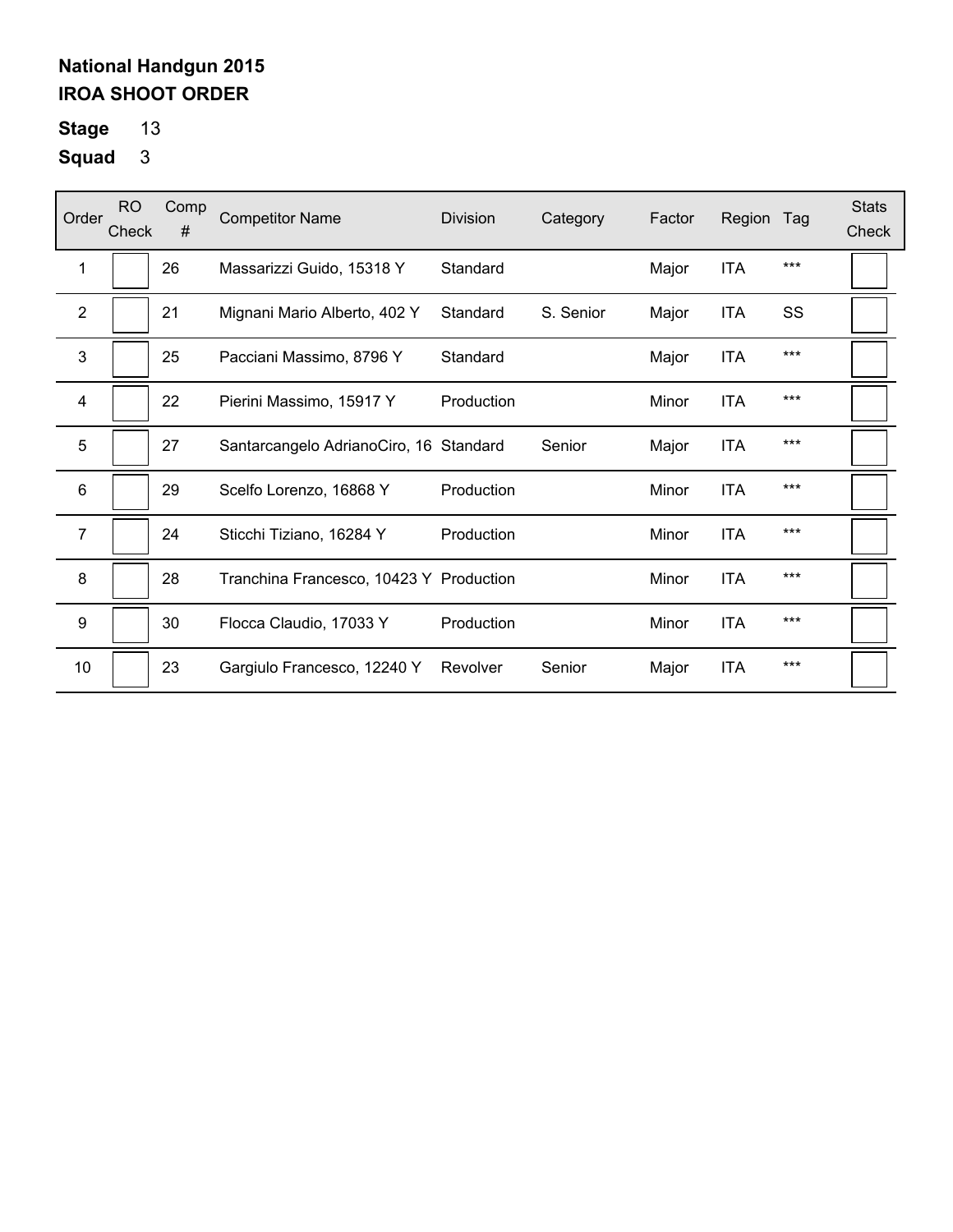**Stage** 13

| Order          | <b>RO</b><br>Check | Comp<br># | <b>Competitor Name</b>                   | Division   | Category  | Factor | Region     | Tag       | <b>Stats</b><br>Check |
|----------------|--------------------|-----------|------------------------------------------|------------|-----------|--------|------------|-----------|-----------------------|
| 1              |                    | 37        | De Silvestri Vincenzo, 6002 Y            | Open       | S. Senior | Major  | <b>ITA</b> | SS        |                       |
| $\mathbf{2}$   |                    | 39        | Del Pidio Massimiliano, 17055 Production |            |           | Minor  | <b>ITA</b> | $***$     |                       |
| 3              |                    | 35        | Ferrari Daniele, 3635 Y                  | Production |           | Minor  | <b>ITA</b> | ***       |                       |
| 4              |                    | 34        | Gerevini Luciano, 37 Y                   | Classic    | S. Senior | Minor  | <b>ITA</b> | <b>SS</b> |                       |
| 5              |                    | 36        | Luisi Pietro Luca, 13117 Y               | Production |           | Minor  | <b>ITA</b> | $***$     |                       |
| 6              |                    | 38        | Manfredda Carlo, 4067 Y                  | Production |           | Minor  | <b>ITA</b> | $***$     |                       |
| $\overline{7}$ |                    | 33        | Toia Adalberto, 1540 Y                   | Production | S. Senior | Minor  | <b>ITA</b> | SS        |                       |
| 8              |                    | 40        | Trifone Massimo Salvatore, 12 Classic    |            | Senior    | Minor  | <b>ITA</b> | $***$     |                       |
| 9              |                    | 32        | Anesa Vittorio, 17237 Y                  | Standard   |           | Major  | <b>ITA</b> | $***$     |                       |
| 10             |                    | 31        | Dalla Vedova Fabio, 10 Y                 | Production | Senior    | Minor  | <b>ITA</b> | $***$     |                       |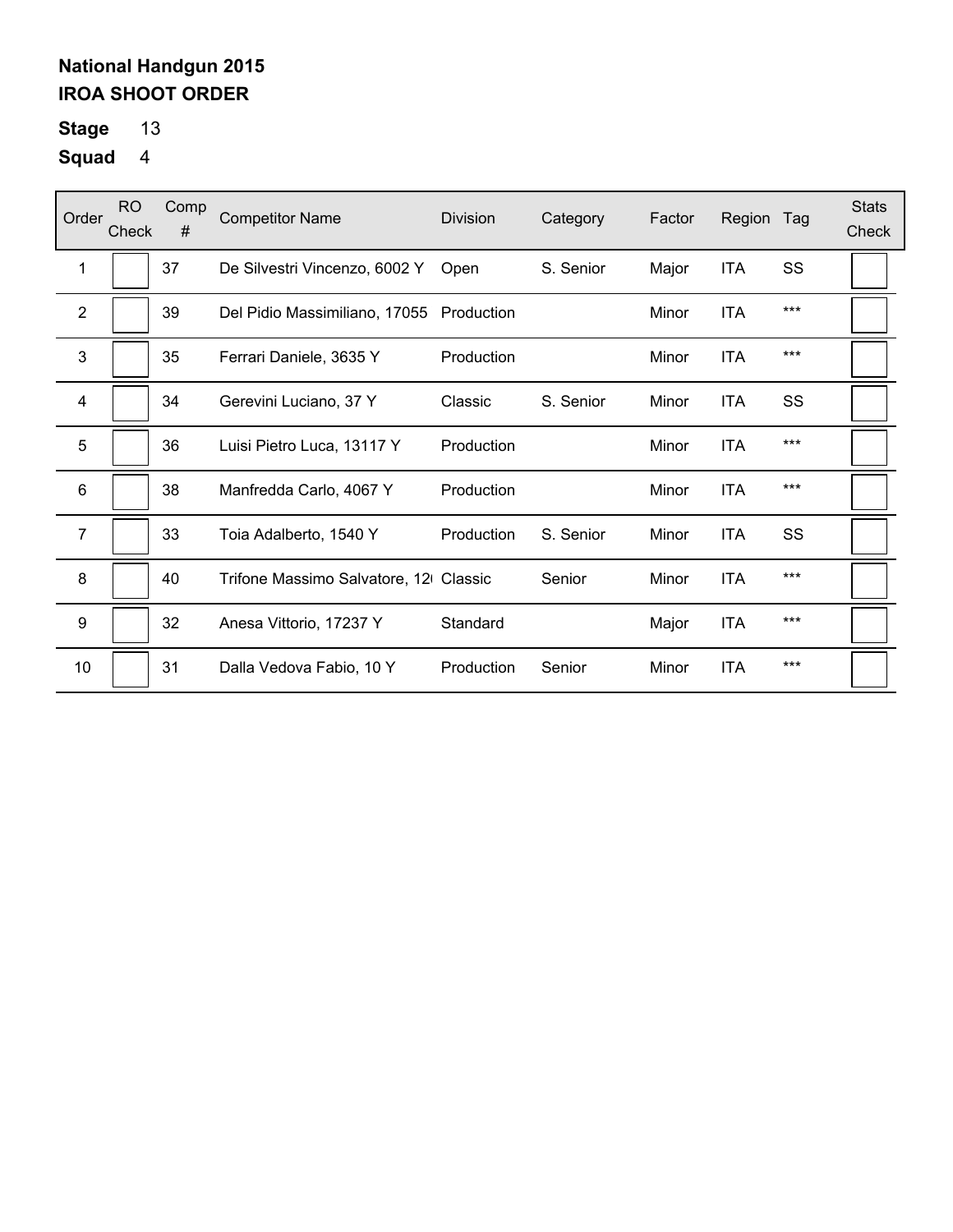**Stage** 13

| Order          | <b>RO</b><br>Check | Comp<br># | <b>Competitor Name</b>      | Division   | Category  | Factor | Region     | Tag        | <b>Stats</b><br>Check |
|----------------|--------------------|-----------|-----------------------------|------------|-----------|--------|------------|------------|-----------------------|
| 1              |                    | 49        | Catinella Fabio, 11092 Y    | Open       |           | Major  | <b>ITA</b> | $***$      |                       |
| $\overline{2}$ |                    | 48        | Chittò Paolo, 17118 Y       | Production |           | Minor  | <b>ITA</b> | $***$      |                       |
| 3              |                    | 45        | Corbani Cristian, 16198 Y   | Classic    |           | Minor  | <b>ITA</b> | $***$      |                       |
| 4              |                    | 46        | Dal Pino Davide, 16197 Y    | Production |           | Minor  | <b>ITA</b> | <b>JUN</b> |                       |
| 5              |                    | 47        | Delli Curti Andrea, 15306 Y | Production |           | Minor  | <b>ITA</b> | $***$      |                       |
| 6              |                    | 44        | Gili Riccardo, 14485 Y      | Production |           | Minor  | <b>ITA</b> | $***$      |                       |
| $\overline{7}$ |                    | 42        | Pascolini Mauro, 9017 Y     | Open       | Senior    | Major  | <b>ITA</b> | $***$      |                       |
| 8              |                    | 43        | Simula Giovanni, 16769 Y    | Production |           | Minor  | <b>ITA</b> | ***        |                       |
| 9              |                    | 41        | Buttazzoni Glauco, 4929 Y   | Open       | S. Senior | Major  | <b>ITA</b> | SS         |                       |
| 10             |                    | 50        | Caiazza Antonio, 17048 Y    | Standard   |           | Minor  | <b>ITA</b> | $***$      |                       |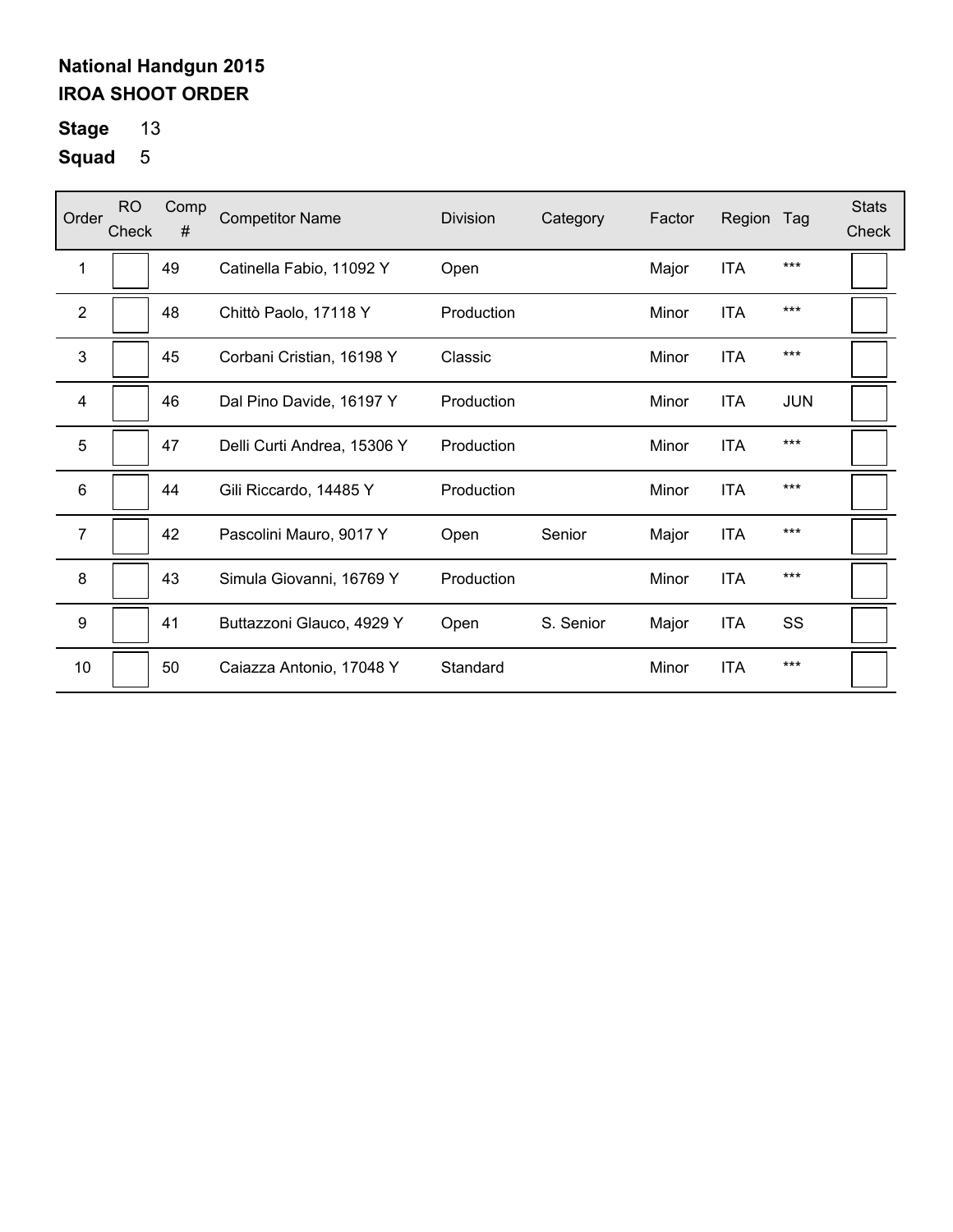**Stage** 13

| Order            | <b>RO</b><br>Check | Comp<br># | <b>Competitor Name</b>     | <b>Division</b> | Category | Factor | Region     | Tag   | <b>Stats</b><br>Check |
|------------------|--------------------|-----------|----------------------------|-----------------|----------|--------|------------|-------|-----------------------|
| 1                |                    | 56        | Cugini Antonio, 12828 Y    | Standard        | Senior   | Major  | <b>ITA</b> | $***$ |                       |
| 2                |                    | 60        | Debbi Marco, 12695 Y       | Production      |          | Minor  | <b>ITA</b> | $***$ |                       |
| 3                |                    | 51        | Ferroni Marco, 15066 Y     | Standard        |          | Major  | <b>ITA</b> | $***$ |                       |
| 4                |                    | 54        | Gemignani Andrea, 15193 Y  | Classic         |          | Minor  | <b>ITA</b> | $***$ |                       |
| 5                |                    | 55        | Nicolini Sandro, 15899 Y   | Production      |          | Minor  | <b>ITA</b> | $***$ |                       |
| 6                |                    | 52        | Paolinelli Davide, 15330 Y | Production      |          | Minor  | <b>ITA</b> | ***   |                       |
| $\overline{7}$   |                    | 57        | Perullo Angelo, 9530 Y     | Production      | Senior   | Minor  | <b>ITA</b> | $***$ |                       |
| 8                |                    | 53        | Verdigi Rossano, 15295 Y   | Standard        |          | Major  | <b>ITA</b> | $***$ |                       |
| $\boldsymbol{9}$ |                    | 59        | Baudo Giuseppe, 15345 Y    | Standard        |          | Major  | <b>ITA</b> | $***$ |                       |
| 10               |                    | 58        | Cau Giovanni, 14722 Y      | Open            | Senior   | Major  | <b>ITA</b> | $***$ |                       |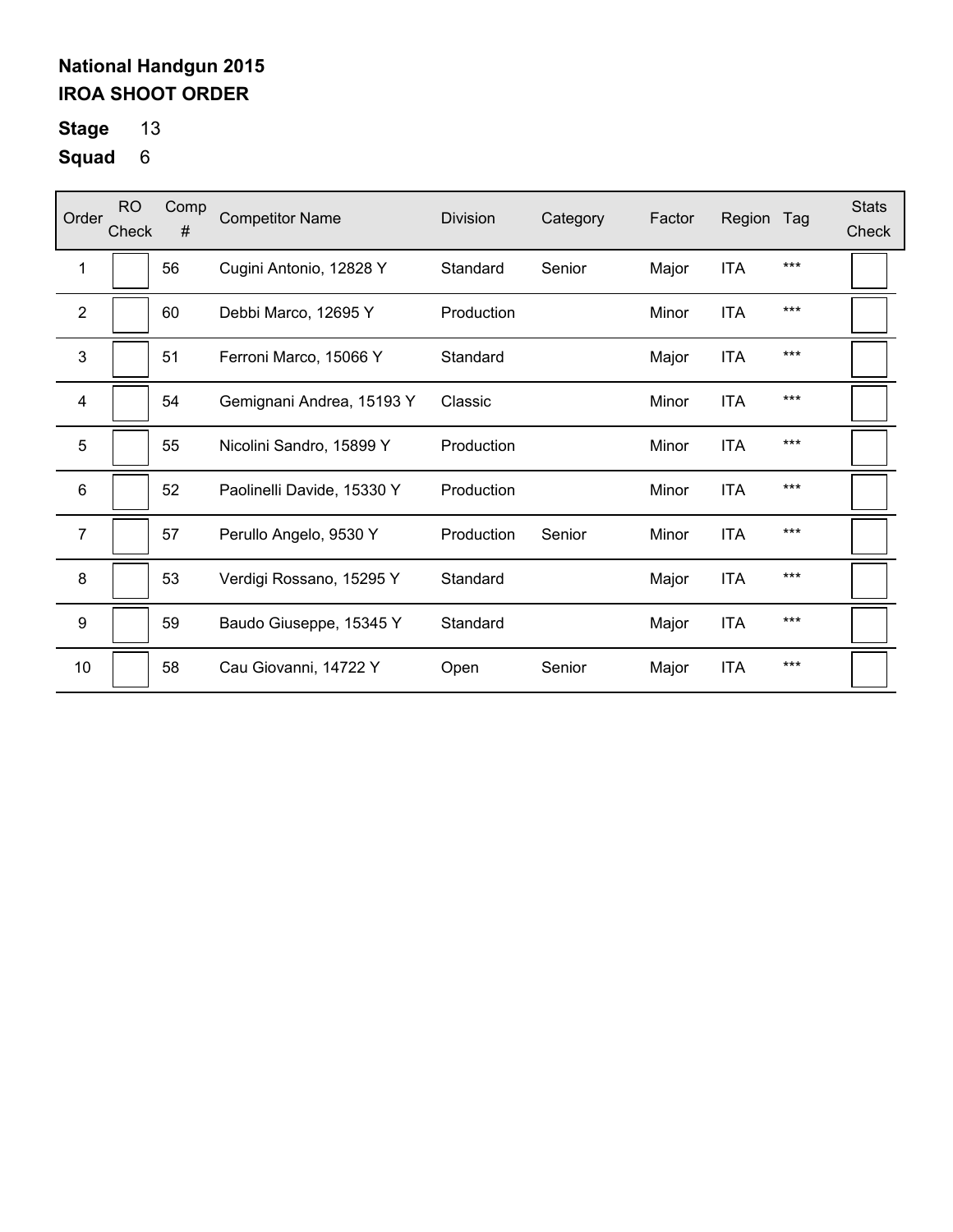# **Stage** 14

| Order            | <b>RO</b><br>Check | Comp<br>#      | <b>Competitor Name</b>      | <b>Division</b> | Category | Factor | Region     | Tag        | <b>Stats</b><br>Check |
|------------------|--------------------|----------------|-----------------------------|-----------------|----------|--------|------------|------------|-----------------------|
| 1                |                    | 10             | lorfino Andrea, 10470 Y     | Production      |          | Minor  | <b>ITA</b> | $***$      |                       |
| 2                |                    | 5              | Marino Massimiliano, 3721 Y | Open            |          | Major  | <b>ITA</b> | $***$      |                       |
| 3                |                    | 1              | Marinucci Andrea, 6359 Y    | Standard        |          | Major  | <b>ITA</b> | $***$      |                       |
| 4                |                    | 3              | Montera Paolo, 8391 Y       | Open            |          | Major  | <b>ITA</b> | $***$      |                       |
| 5                |                    | 4              | Panetta Cosimo, 12834 Y     | Standard        |          | Major  | <b>ITA</b> | $***$      |                       |
| 6                |                    | 6              | Tassone Gregorio, 9387 Y    | Standard        |          | Major  | <b>ITA</b> | ***        |                       |
| $\overline{7}$   |                    | 9              | Tomaello Andrea, 15027 Y    | Production      |          | Minor  | <b>ITA</b> | <b>JUN</b> |                       |
| 8                |                    | $\overline{2}$ | Bettarini Varo, 2188 Y      | Production      |          | Minor  | <b>ITA</b> | $***$      |                       |
| $\boldsymbol{9}$ |                    | 7              | Bragagnolo Max, 9069 Y      | Production      |          | Minor  | <b>ITA</b> | $***$      |                       |
| 10               |                    | 8              | Capra Beatrice, 17163 Y     | Production      | Lady     | Minor  | <b>ITA</b> | <b>JUN</b> |                       |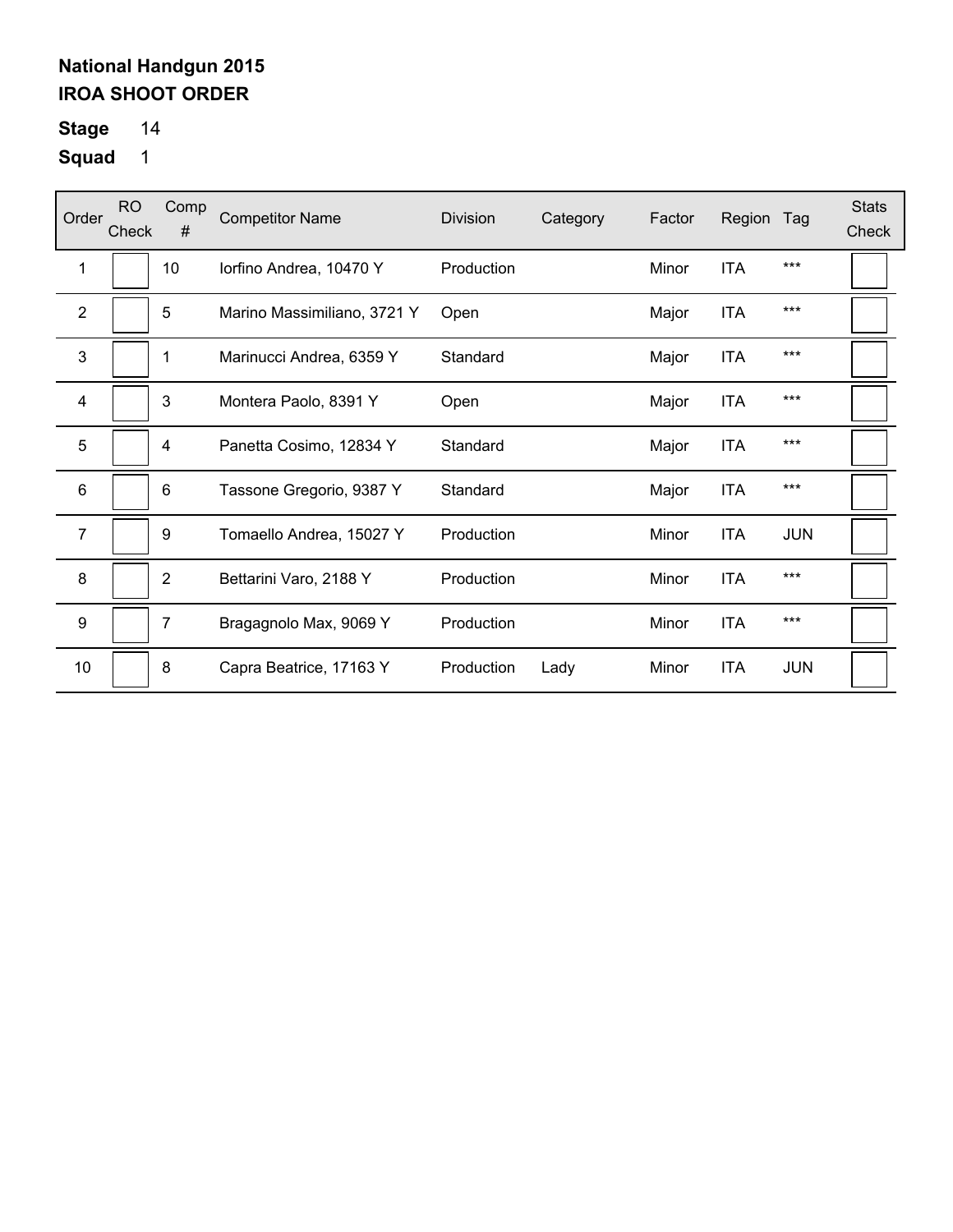# **Stage** 14

| Order            | <b>RO</b><br>Check | Comp<br># | <b>Competitor Name</b>                   | <b>Division</b> | Category  | Factor | Region     | Tag | <b>Stats</b><br>Check |
|------------------|--------------------|-----------|------------------------------------------|-----------------|-----------|--------|------------|-----|-----------------------|
| 1                |                    | 20        | Grande Salvatore, 17086 Y                | Standard        |           | Minor  | <b>ITA</b> | *** |                       |
| $\overline{2}$   |                    | 19        | Greco Enrico, 17089 Y                    | Classic         |           | Minor  | <b>ITA</b> | *** |                       |
| 3                |                    | 17        | Pasini Paolo, 16143 Y                    | Standard        | Senior    | Major  | <b>ITA</b> | *** |                       |
| 4                |                    | 12        | Pugliese Giovanni, 1443 Y                | Classic         | S. Senior | Major  | <b>ITA</b> | SS  |                       |
| 5                |                    | 11        | Rana Francesco, 3454 Y                   | Classic         |           | Minor  | <b>ITA</b> | *** |                       |
| 6                |                    | 15        | Tomaello Massimo, 15028 Y                | Production      | Senior    | Minor  | <b>ITA</b> | *** |                       |
| $\overline{7}$   |                    | 14        | Volpe Oronzo, 6738 Y                     | Classic         |           | Minor  | <b>ITA</b> | *** |                       |
| 8                |                    | 13        | De Cicco Michele, 16160 Y                | Standard        | S. Senior | Major  | <b>ITA</b> | SS  |                       |
| $\boldsymbol{9}$ |                    | 16        | De Luca Emanuele, 13710 Y                | Open            |           | Major  | <b>ITA</b> | *** |                       |
| 10               |                    | 18        | Di Francesco Roberto, 12636 \ Production |                 |           | Minor  | <b>ITA</b> | *** |                       |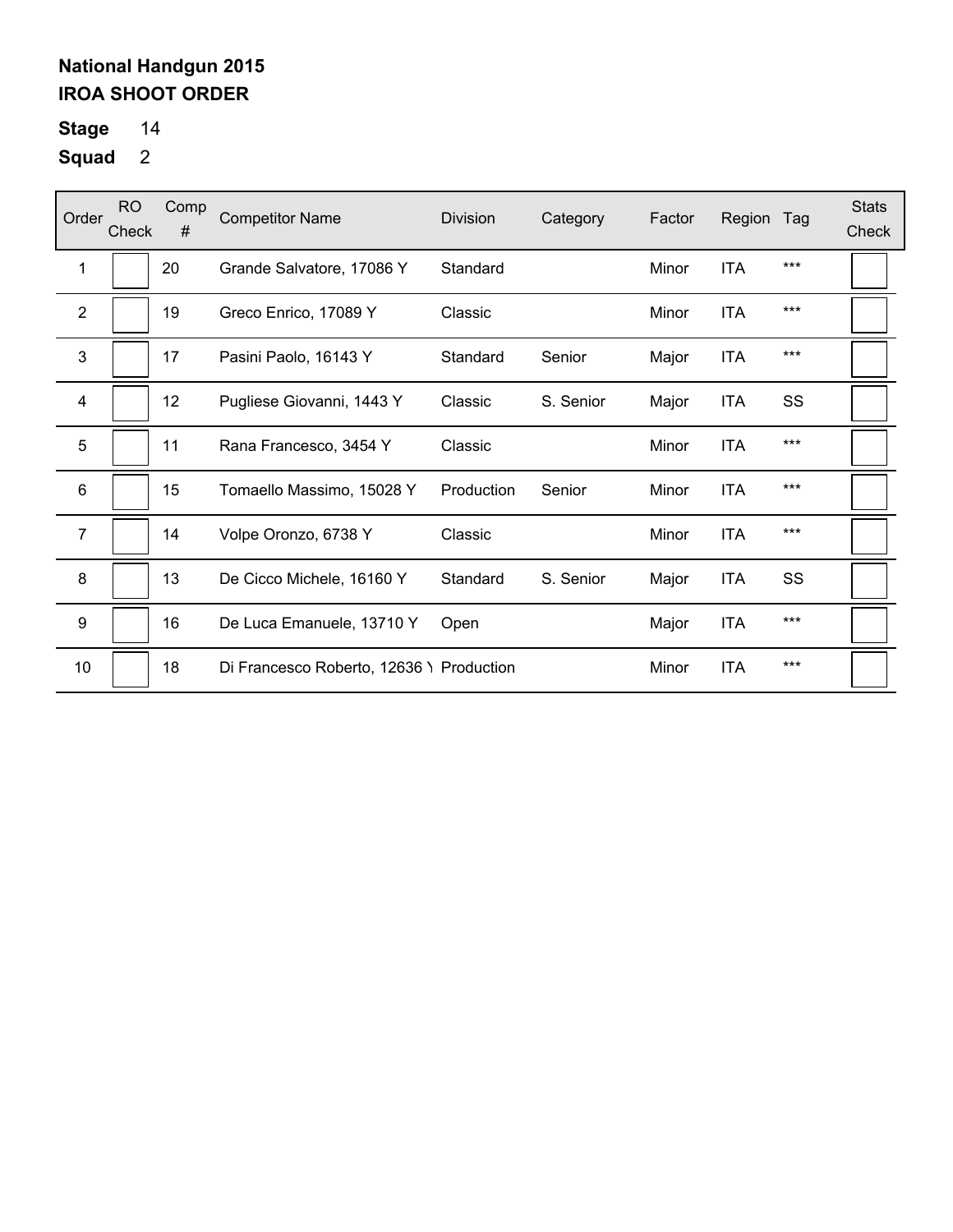# **Stage** 14

| Order          | <b>RO</b><br>Check | Comp<br># | <b>Competitor Name</b>                  | <b>Division</b> | Category  | Factor | Region     | Tag   | <b>Stats</b><br>Check |
|----------------|--------------------|-----------|-----------------------------------------|-----------------|-----------|--------|------------|-------|-----------------------|
| 1              |                    | 21        | Mignani Mario Alberto, 402 Y            | Standard        | S. Senior | Major  | <b>ITA</b> | SS    |                       |
| $\overline{2}$ |                    | 25        | Pacciani Massimo, 8796 Y                | Standard        |           | Major  | <b>ITA</b> | $***$ |                       |
| 3              |                    | 22        | Pierini Massimo, 15917 Y                | Production      |           | Minor  | <b>ITA</b> | $***$ |                       |
| $\overline{4}$ |                    | 27        | Santarcangelo AdrianoCiro, 16 Standard  |                 | Senior    | Major  | <b>ITA</b> | ***   |                       |
| 5              |                    | 29        | Scelfo Lorenzo, 16868 Y                 | Production      |           | Minor  | <b>ITA</b> | $***$ |                       |
| 6              |                    | 24        | Sticchi Tiziano, 16284 Y                | Production      |           | Minor  | <b>ITA</b> | $***$ |                       |
| 7              |                    | 28        | Tranchina Francesco, 10423 Y Production |                 |           | Minor  | <b>ITA</b> | $***$ |                       |
| 8              |                    | 30        | Flocca Claudio, 17033 Y                 | Production      |           | Minor  | <b>ITA</b> | $***$ |                       |
| 9              |                    | 23        | Gargiulo Francesco, 12240 Y             | Revolver        | Senior    | Major  | <b>ITA</b> | ***   |                       |
| 10             |                    | 26        | Massarizzi Guido, 15318 Y               | Standard        |           | Major  | <b>ITA</b> | $***$ |                       |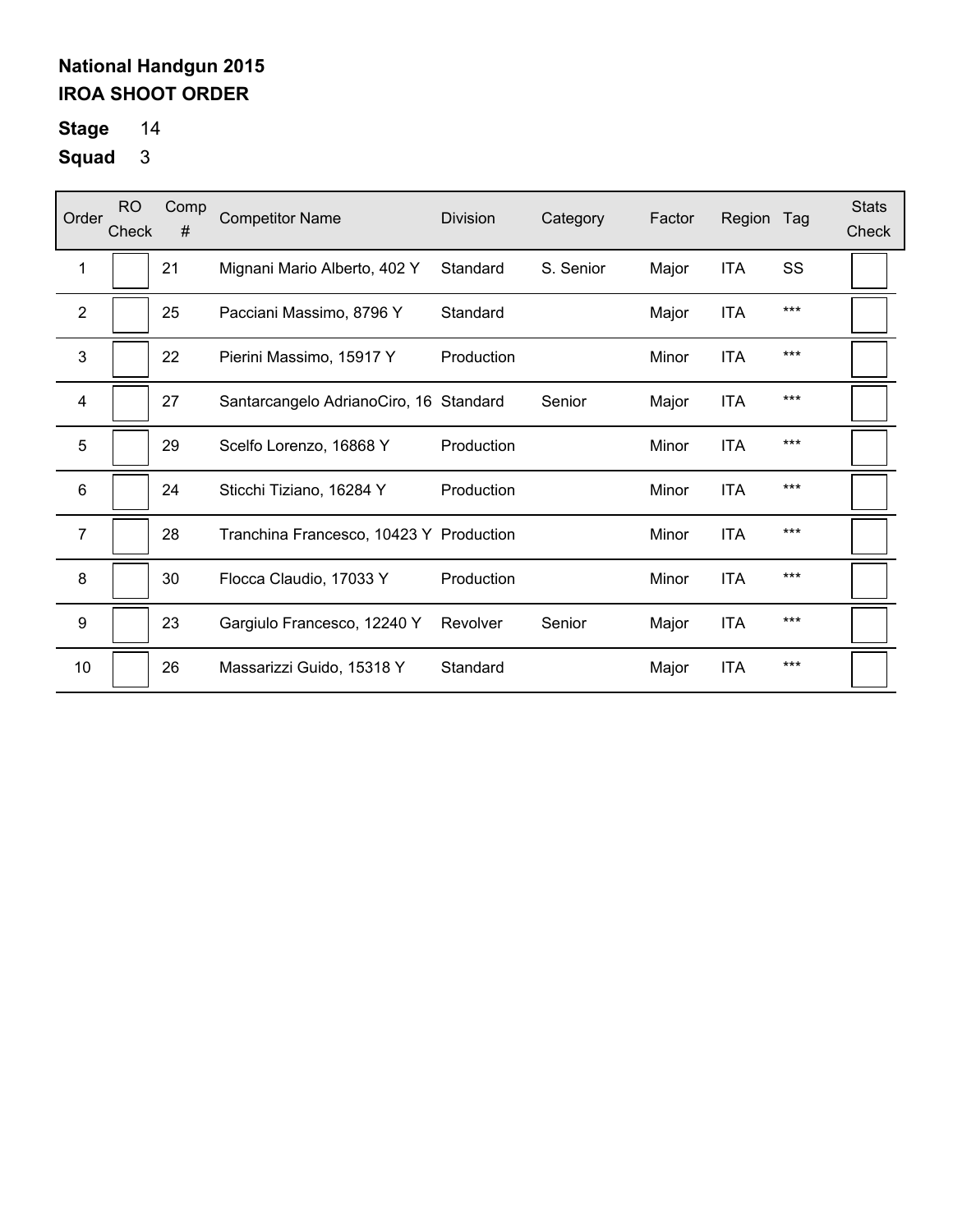# **Stage** 14

| Order           | RO.<br>Check | Comp<br># | <b>Competitor Name</b>                   | <b>Division</b>   | Category  | Factor | Region     | Tag   | <b>Stats</b><br>Check |
|-----------------|--------------|-----------|------------------------------------------|-------------------|-----------|--------|------------|-------|-----------------------|
| 1               |              | 39        | Del Pidio Massimiliano, 17055 Production |                   |           | Minor  | <b>ITA</b> | ***   |                       |
| $\overline{2}$  |              | 35        | Ferrari Daniele, 3635 Y                  | Production        |           | Minor  | <b>ITA</b> | ***   |                       |
| 3               |              | 34        | Gerevini Luciano, 37 Y                   | Classic           | S. Senior | Minor  | <b>ITA</b> | SS    |                       |
| 4               |              | 36        | Luisi Pietro Luca, 13117 Y               | Production        |           | Minor  | <b>ITA</b> | $***$ |                       |
| 5               |              | 38        | Manfredda Carlo, 4067 Y                  | Production        |           | Minor  | <b>ITA</b> | ***   |                       |
| $6\phantom{1}6$ |              | 33        | Toia Adalberto, 1540 Y                   | <b>Production</b> | S. Senior | Minor  | <b>ITA</b> | SS    |                       |
| $\overline{7}$  |              | 40        | Trifone Massimo Salvatore, 12 Classic    |                   | Senior    | Minor  | <b>ITA</b> | ***   |                       |
| 8               |              | 32        | Anesa Vittorio, 17237 Y                  | Standard          |           | Major  | <b>ITA</b> | ***   |                       |
| 9               |              | 31        | Dalla Vedova Fabio, 10 Y                 | Production        | Senior    | Minor  | <b>ITA</b> | ***   |                       |
| 10              |              | 37        | De Silvestri Vincenzo, 6002 Y            | Open              | S. Senior | Major  | <b>ITA</b> | SS    |                       |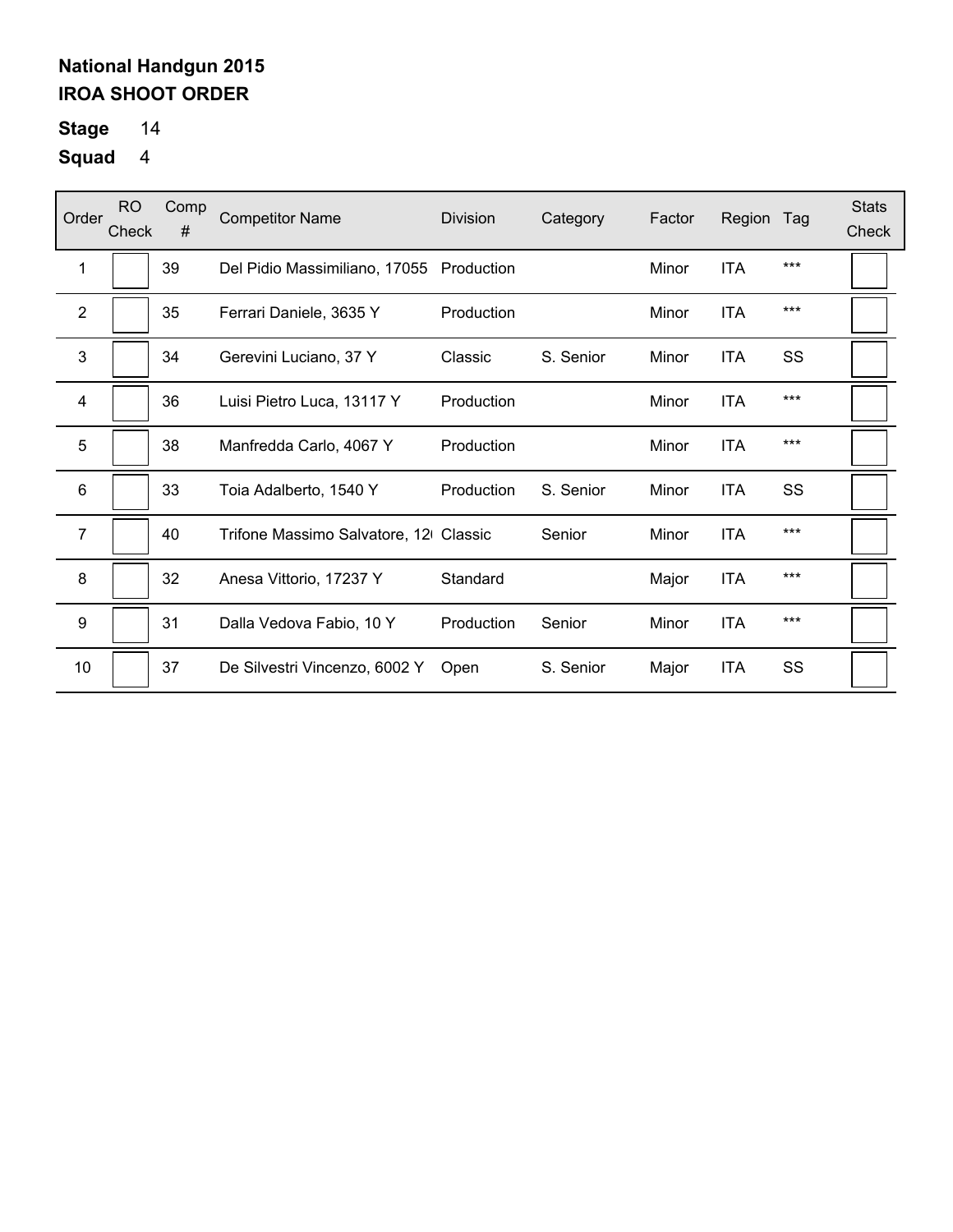# **Stage** 14

| Order            | <b>RO</b><br>Check | Comp<br># | <b>Competitor Name</b>      | <b>Division</b> | Category  | Factor | Region     | Tag        | <b>Stats</b><br>Check |
|------------------|--------------------|-----------|-----------------------------|-----------------|-----------|--------|------------|------------|-----------------------|
| 1                |                    | 48        | Chittò Paolo, 17118 Y       | Production      |           | Minor  | <b>ITA</b> | ***        |                       |
| $\overline{2}$   |                    | 45        | Corbani Cristian, 16198 Y   | Classic         |           | Minor  | <b>ITA</b> | $***$      |                       |
| 3                |                    | 46        | Dal Pino Davide, 16197 Y    | Production      |           | Minor  | <b>ITA</b> | <b>JUN</b> |                       |
| $\overline{4}$   |                    | 47        | Delli Curti Andrea, 15306 Y | Production      |           | Minor  | <b>ITA</b> | ***        |                       |
| 5                |                    | 44        | Gili Riccardo, 14485 Y      | Production      |           | Minor  | <b>ITA</b> | ***        |                       |
| 6                |                    | 42        | Pascolini Mauro, 9017 Y     | Open            | Senior    | Major  | <b>ITA</b> | ***        |                       |
| $\overline{7}$   |                    | 43        | Simula Giovanni, 16769 Y    | Production      |           | Minor  | <b>ITA</b> | ***        |                       |
| 8                |                    | 41        | Buttazzoni Glauco, 4929 Y   | Open            | S. Senior | Major  | <b>ITA</b> | SS         |                       |
| $\boldsymbol{9}$ |                    | 50        | Caiazza Antonio, 17048 Y    | Standard        |           | Minor  | <b>ITA</b> | ***        |                       |
| 10               |                    | 49        | Catinella Fabio, 11092 Y    | Open            |           | Major  | <b>ITA</b> | ***        |                       |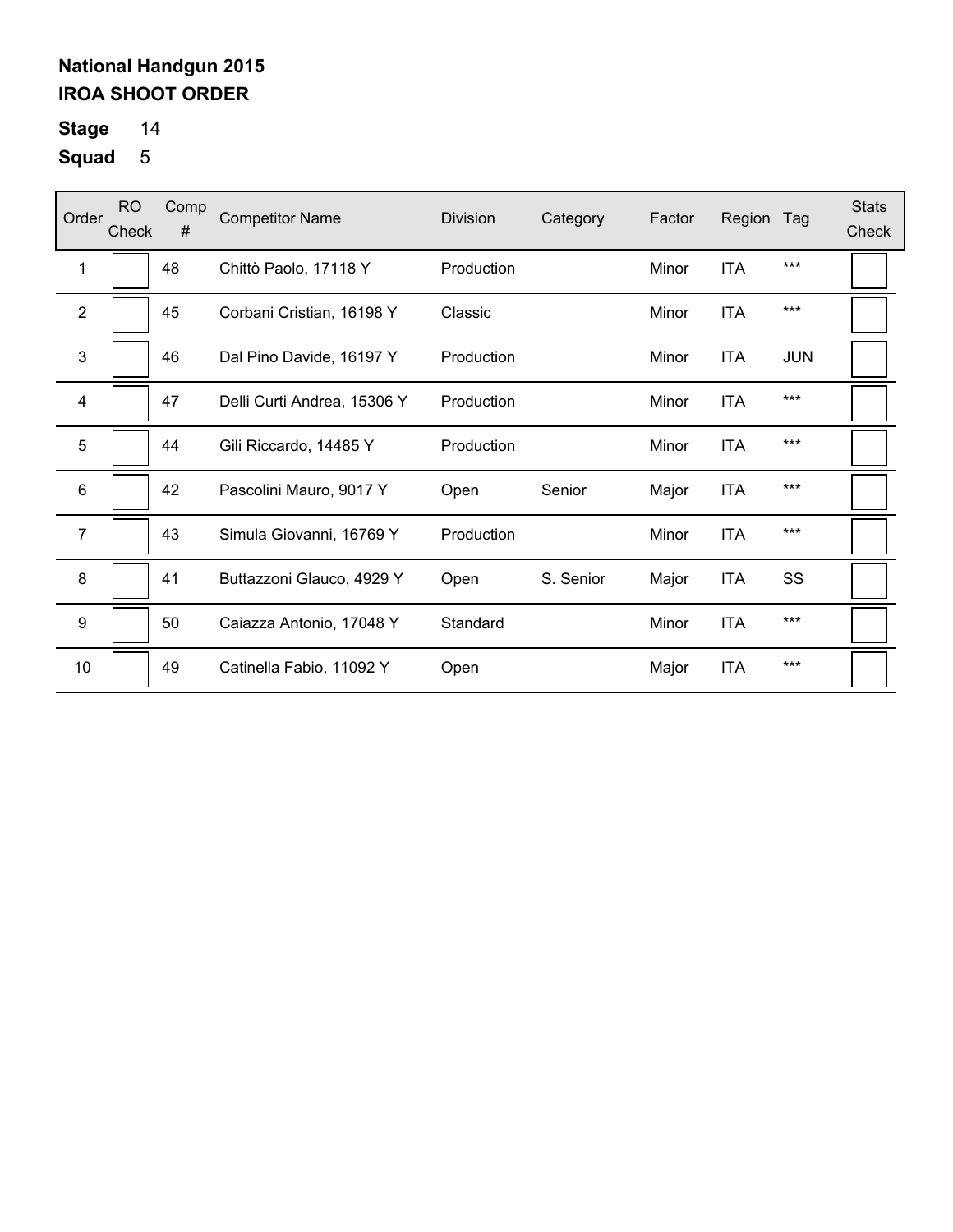**Stage** 14

| Order            | <b>RO</b><br>Check | Comp<br># | <b>Competitor Name</b>     | <b>Division</b> | Category | Factor | Region     | Tag   | <b>Stats</b><br>Check |
|------------------|--------------------|-----------|----------------------------|-----------------|----------|--------|------------|-------|-----------------------|
| 1                |                    | 60        | Debbi Marco, 12695 Y       | Production      |          | Minor  | <b>ITA</b> | $***$ |                       |
| $\overline{2}$   |                    | 51        | Ferroni Marco, 15066 Y     | Standard        |          | Major  | <b>ITA</b> | $***$ |                       |
| 3                |                    | 54        | Gemignani Andrea, 15193 Y  | Classic         |          | Minor  | <b>ITA</b> | $***$ |                       |
| 4                |                    | 55        | Nicolini Sandro, 15899 Y   | Production      |          | Minor  | <b>ITA</b> | $***$ |                       |
| 5                |                    | 52        | Paolinelli Davide, 15330 Y | Production      |          | Minor  | <b>ITA</b> | $***$ |                       |
| 6                |                    | 57        | Perullo Angelo, 9530 Y     | Production      | Senior   | Minor  | <b>ITA</b> | ***   |                       |
| $\overline{7}$   |                    | 53        | Verdigi Rossano, 15295 Y   | Standard        |          | Major  | <b>ITA</b> | $***$ |                       |
| 8                |                    | 59        | Baudo Giuseppe, 15345 Y    | Standard        |          | Major  | <b>ITA</b> | $***$ |                       |
| $\boldsymbol{9}$ |                    | 58        | Cau Giovanni, 14722 Y      | Open            | Senior   | Major  | <b>ITA</b> | ***   |                       |
| 10               |                    | 56        | Cugini Antonio, 12828 Y    | Standard        | Senior   | Major  | <b>ITA</b> | $***$ |                       |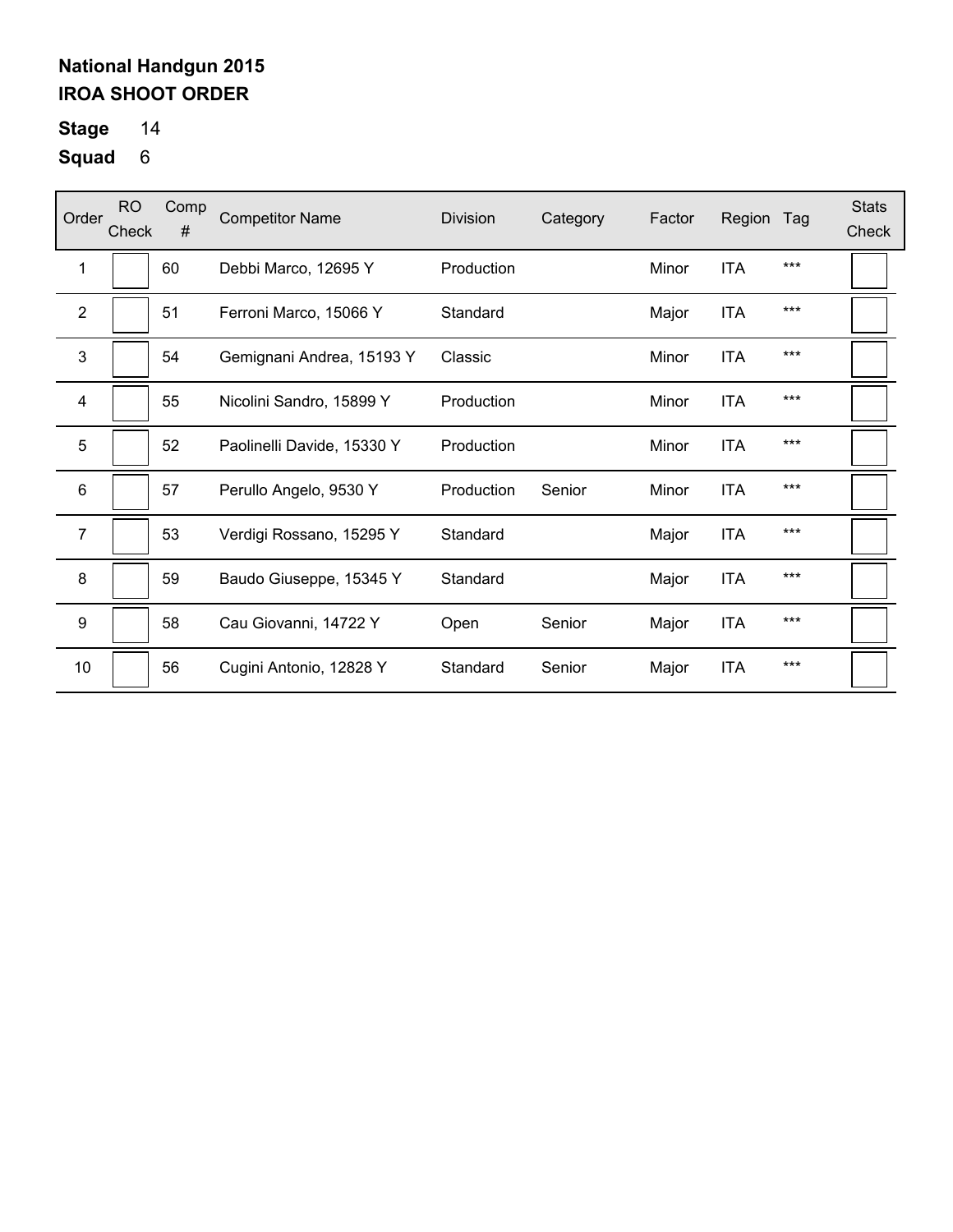**Stage** 15

| Order          | <b>RO</b><br>Check | Comp<br>#        | <b>Competitor Name</b>      | <b>Division</b> | Category | Factor | Region     | Tag        | <b>Stats</b><br>Check |
|----------------|--------------------|------------------|-----------------------------|-----------------|----------|--------|------------|------------|-----------------------|
| 1              |                    | 5                | Marino Massimiliano, 3721 Y | Open            |          | Major  | <b>ITA</b> | ***        |                       |
| $\overline{2}$ |                    | 1                | Marinucci Andrea, 6359 Y    | Standard        |          | Major  | <b>ITA</b> | ***        |                       |
| 3              |                    | 3                | Montera Paolo, 8391 Y       | Open            |          | Major  | <b>ITA</b> | ***        |                       |
| 4              |                    | 4                | Panetta Cosimo, 12834 Y     | Standard        |          | Major  | <b>ITA</b> | ***        |                       |
| 5              |                    | 6                | Tassone Gregorio, 9387 Y    | Standard        |          | Major  | <b>ITA</b> | ***        |                       |
| 6              |                    | $\boldsymbol{9}$ | Tomaello Andrea, 15027 Y    | Production      |          | Minor  | <b>ITA</b> | <b>JUN</b> |                       |
| $\overline{7}$ |                    | $\overline{2}$   | Bettarini Varo, 2188 Y      | Production      |          | Minor  | <b>ITA</b> | ***        |                       |
| 8              |                    | 7                | Bragagnolo Max, 9069 Y      | Production      |          | Minor  | <b>ITA</b> | ***        |                       |
| 9              |                    | 8                | Capra Beatrice, 17163 Y     | Production      | Lady     | Minor  | <b>ITA</b> | <b>JUN</b> |                       |
| 10             |                    | 10               | lorfino Andrea, 10470 Y     | Production      |          | Minor  | <b>ITA</b> | ***        |                       |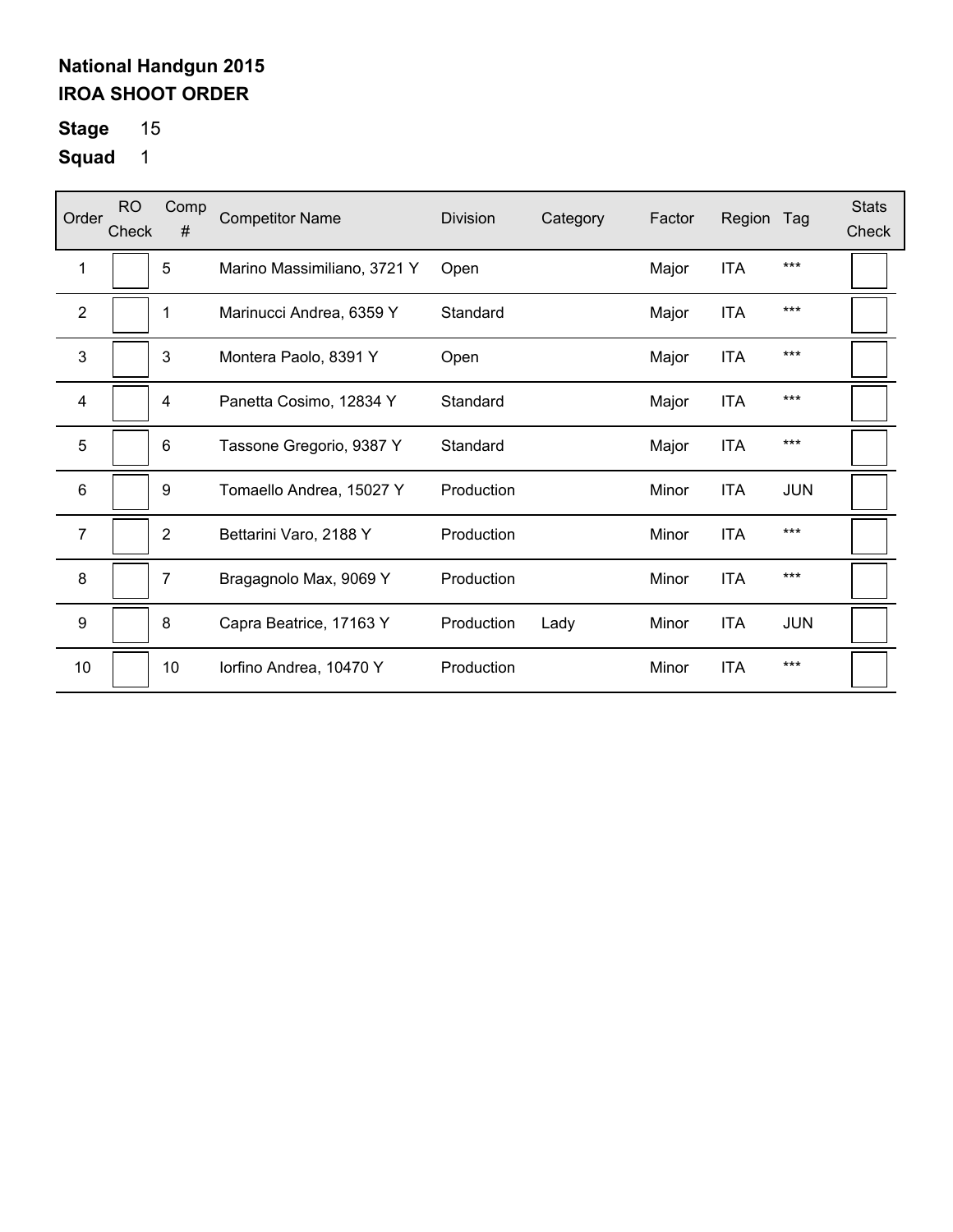**Stage** 15

| Order            | <b>RO</b><br>Check | Comp<br># | <b>Competitor Name</b>                   | <b>Division</b> | Category  | Factor | Region     | Tag   | <b>Stats</b><br>Check |
|------------------|--------------------|-----------|------------------------------------------|-----------------|-----------|--------|------------|-------|-----------------------|
| 1                |                    | 19        | Greco Enrico, 17089 Y                    | Classic         |           | Minor  | <b>ITA</b> | $***$ |                       |
| 2                |                    | 17        | Pasini Paolo, 16143 Y                    | Standard        | Senior    | Major  | ITA        | $***$ |                       |
| 3                |                    | 12        | Pugliese Giovanni, 1443 Y                | Classic         | S. Senior | Major  | <b>ITA</b> | SS    |                       |
| $\overline{4}$   |                    | 11        | Rana Francesco, 3454 Y                   | Classic         |           | Minor  | <b>ITA</b> | $***$ |                       |
| 5                |                    | 15        | Tomaello Massimo, 15028 Y                | Production      | Senior    | Minor  | <b>ITA</b> | $***$ |                       |
| 6                |                    | 14        | Volpe Oronzo, 6738 Y                     | Classic         |           | Minor  | <b>ITA</b> | ***   |                       |
| $\overline{7}$   |                    | 13        | De Cicco Michele, 16160 Y                | Standard        | S. Senior | Major  | <b>ITA</b> | SS    |                       |
| 8                |                    | 16        | De Luca Emanuele, 13710 Y                | Open            |           | Major  | <b>ITA</b> | $***$ |                       |
| $\boldsymbol{9}$ |                    | 18        | Di Francesco Roberto, 12636 \ Production |                 |           | Minor  | <b>ITA</b> | $***$ |                       |
| 10               |                    | 20        | Grande Salvatore, 17086 Y                | Standard        |           | Minor  | <b>ITA</b> | ***   |                       |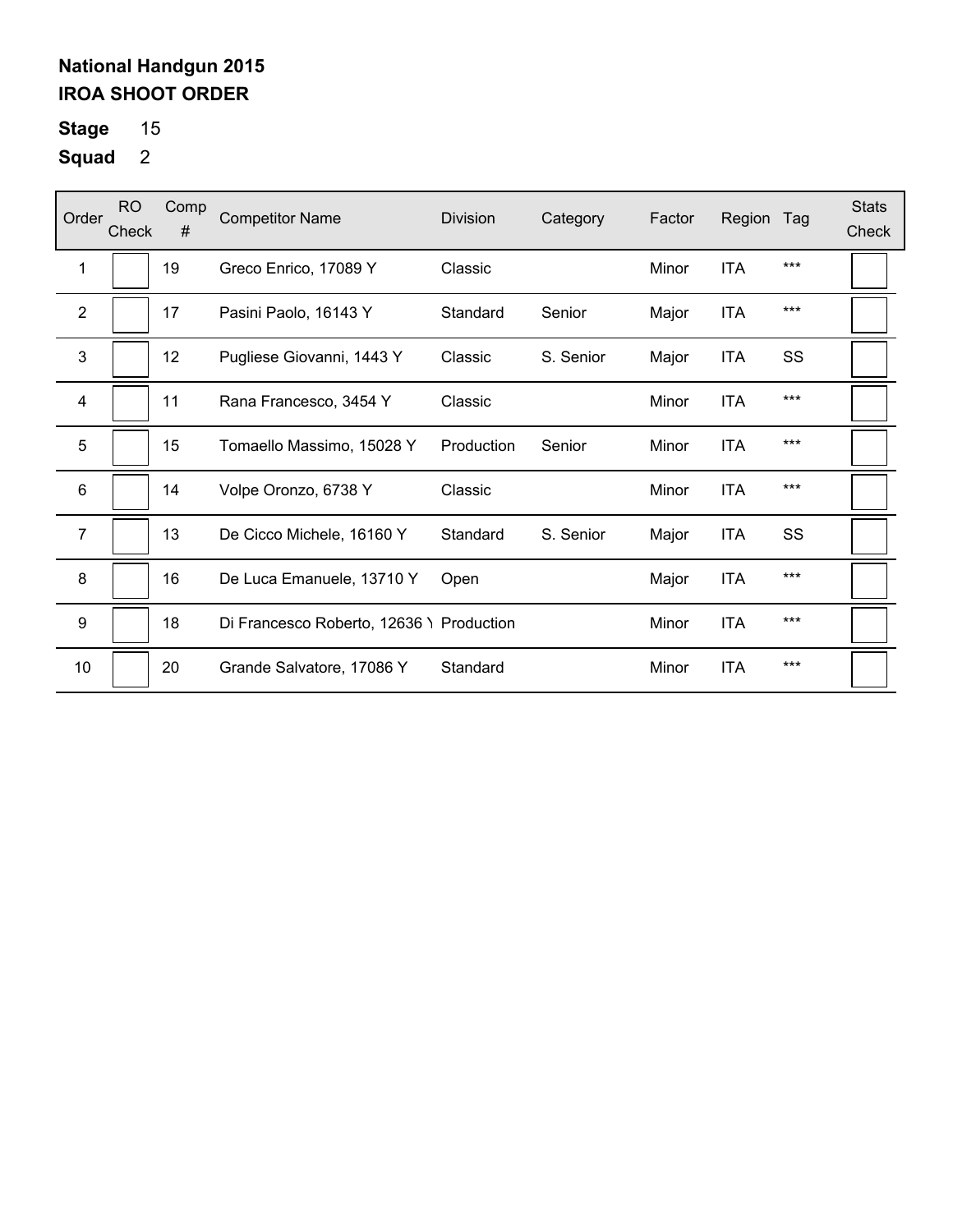**Stage** 15

| Order            | <b>RO</b><br>Check | Comp<br># | <b>Competitor Name</b>                  | <b>Division</b> | Category  | Factor | Region     | Tag   | <b>Stats</b><br>Check |
|------------------|--------------------|-----------|-----------------------------------------|-----------------|-----------|--------|------------|-------|-----------------------|
| 1                |                    | 25        | Pacciani Massimo, 8796 Y                | Standard        |           | Major  | <b>ITA</b> | $***$ |                       |
| $\mathbf{2}$     |                    | 22        | Pierini Massimo, 15917 Y                | Production      |           | Minor  | <b>ITA</b> | $***$ |                       |
| 3                |                    | 27        | Santarcangelo AdrianoCiro, 16 Standard  |                 | Senior    | Major  | <b>ITA</b> | $***$ |                       |
| 4                |                    | 29        | Scelfo Lorenzo, 16868 Y                 | Production      |           | Minor  | <b>ITA</b> | $***$ |                       |
| 5                |                    | 24        | Sticchi Tiziano, 16284 Y                | Production      |           | Minor  | <b>ITA</b> | $***$ |                       |
| 6                |                    | 28        | Tranchina Francesco, 10423 Y Production |                 |           | Minor  | <b>ITA</b> | ***   |                       |
| $\overline{7}$   |                    | 30        | Flocca Claudio, 17033 Y                 | Production      |           | Minor  | <b>ITA</b> | ***   |                       |
| 8                |                    | 23        | Gargiulo Francesco, 12240 Y             | Revolver        | Senior    | Major  | <b>ITA</b> | $***$ |                       |
| $\boldsymbol{9}$ |                    | 26        | Massarizzi Guido, 15318 Y               | Standard        |           | Major  | <b>ITA</b> | ***   |                       |
| 10               |                    | 21        | Mignani Mario Alberto, 402 Y            | Standard        | S. Senior | Major  | <b>ITA</b> | SS    |                       |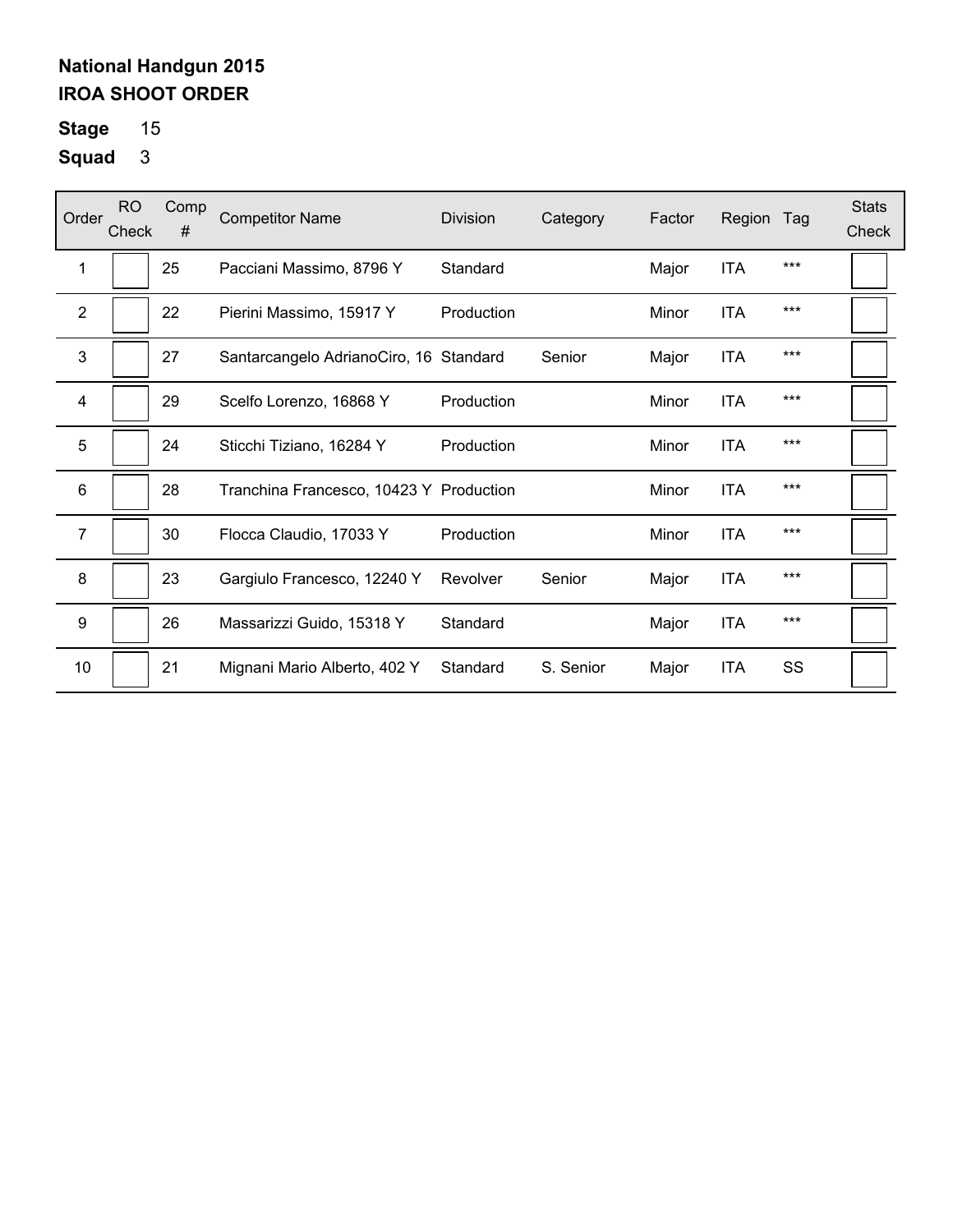**Stage** 15

| Order            | <b>RO</b><br>Check | Comp<br># | <b>Competitor Name</b>                | <b>Division</b> | Category  | Factor | Region     | Tag   | <b>Stats</b><br>Check |
|------------------|--------------------|-----------|---------------------------------------|-----------------|-----------|--------|------------|-------|-----------------------|
| 1                |                    | 35        | Ferrari Daniele, 3635 Y               | Production      |           | Minor  | <b>ITA</b> | $***$ |                       |
| 2                |                    | 34        | Gerevini Luciano, 37 Y                | Classic         | S. Senior | Minor  | ITA        | SS    |                       |
| 3                |                    | 36        | Luisi Pietro Luca, 13117 Y            | Production      |           | Minor  | <b>ITA</b> | $***$ |                       |
| 4                |                    | 38        | Manfredda Carlo, 4067 Y               | Production      |           | Minor  | <b>ITA</b> | $***$ |                       |
| 5                |                    | 33        | Toia Adalberto, 1540 Y                | Production      | S. Senior | Minor  | <b>ITA</b> | SS    |                       |
| 6                |                    | 40        | Trifone Massimo Salvatore, 12 Classic |                 | Senior    | Minor  | <b>ITA</b> | ***   |                       |
| $\overline{7}$   |                    | 32        | Anesa Vittorio, 17237 Y               | Standard        |           | Major  | <b>ITA</b> | $***$ |                       |
| 8                |                    | 31        | Dalla Vedova Fabio, 10 Y              | Production      | Senior    | Minor  | <b>ITA</b> | $***$ |                       |
| $\boldsymbol{9}$ |                    | 37        | De Silvestri Vincenzo, 6002 Y         | Open            | S. Senior | Major  | <b>ITA</b> | SS    |                       |
| 10               |                    | 39        | Del Pidio Massimiliano, 17055         | Production      |           | Minor  | <b>ITA</b> | $***$ |                       |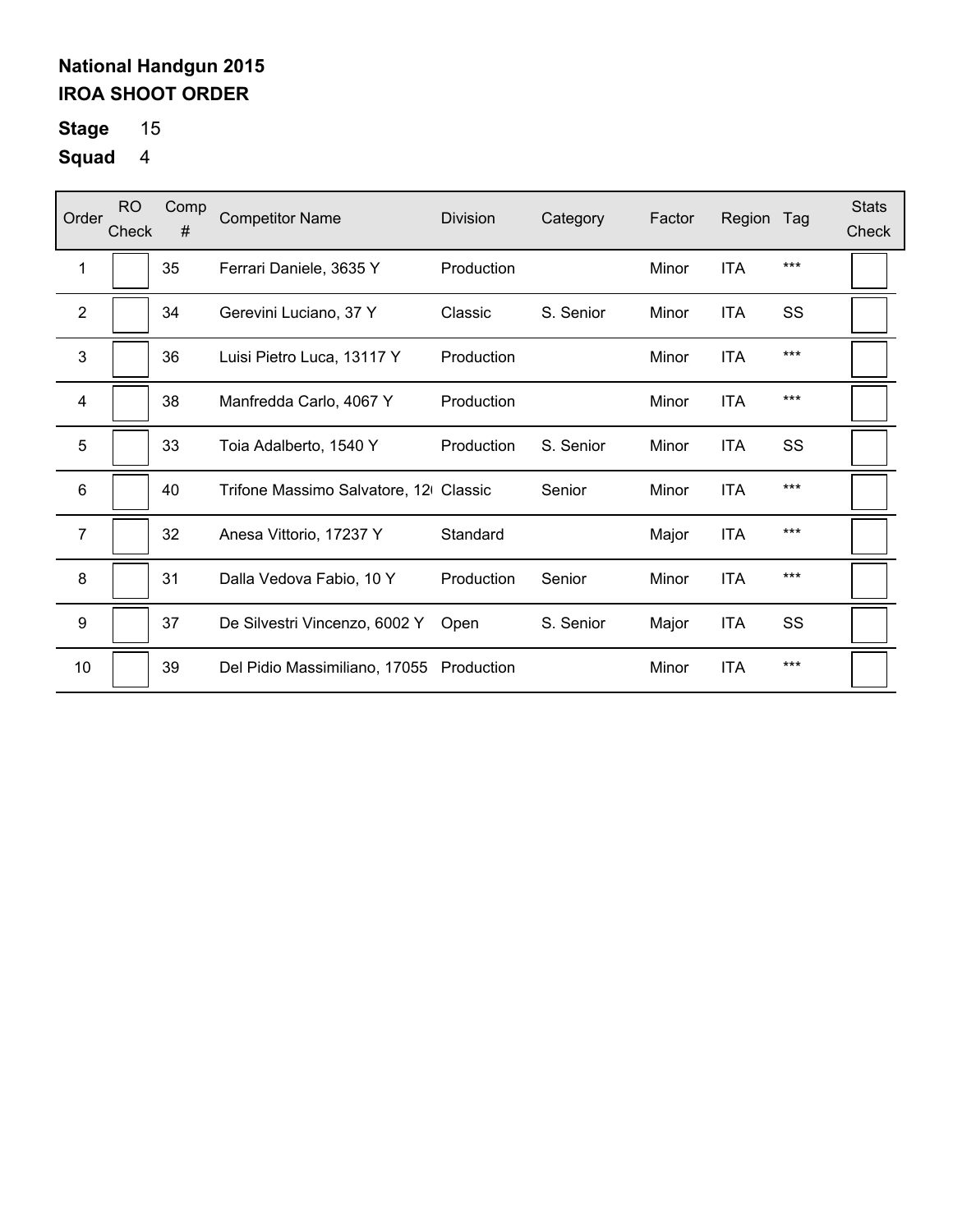**Stage** 15

| Order            | <b>RO</b><br>Check | Comp<br># | <b>Competitor Name</b>      | Division   | Category  | Factor | Region     | Tag        | <b>Stats</b><br>Check |
|------------------|--------------------|-----------|-----------------------------|------------|-----------|--------|------------|------------|-----------------------|
| 1                |                    | 45        | Corbani Cristian, 16198 Y   | Classic    |           | Minor  | <b>ITA</b> | $***$      |                       |
| $\overline{2}$   |                    | 46        | Dal Pino Davide, 16197 Y    | Production |           | Minor  | <b>ITA</b> | <b>JUN</b> |                       |
| 3                |                    | 47        | Delli Curti Andrea, 15306 Y | Production |           | Minor  | <b>ITA</b> | ***        |                       |
| 4                |                    | 44        | Gili Riccardo, 14485 Y      | Production |           | Minor  | <b>ITA</b> | $***$      |                       |
| 5                |                    | 42        | Pascolini Mauro, 9017 Y     | Open       | Senior    | Major  | <b>ITA</b> | $***$      |                       |
| 6                |                    | 43        | Simula Giovanni, 16769 Y    | Production |           | Minor  | <b>ITA</b> | $***$      |                       |
| 7                |                    | 41        | Buttazzoni Glauco, 4929 Y   | Open       | S. Senior | Major  | <b>ITA</b> | SS         |                       |
| 8                |                    | 50        | Caiazza Antonio, 17048 Y    | Standard   |           | Minor  | <b>ITA</b> | $***$      |                       |
| $\boldsymbol{9}$ |                    | 49        | Catinella Fabio, 11092 Y    | Open       |           | Major  | <b>ITA</b> | $***$      |                       |
| 10               |                    | 48        | Chittò Paolo, 17118 Y       | Production |           | Minor  | <b>ITA</b> | $***$      |                       |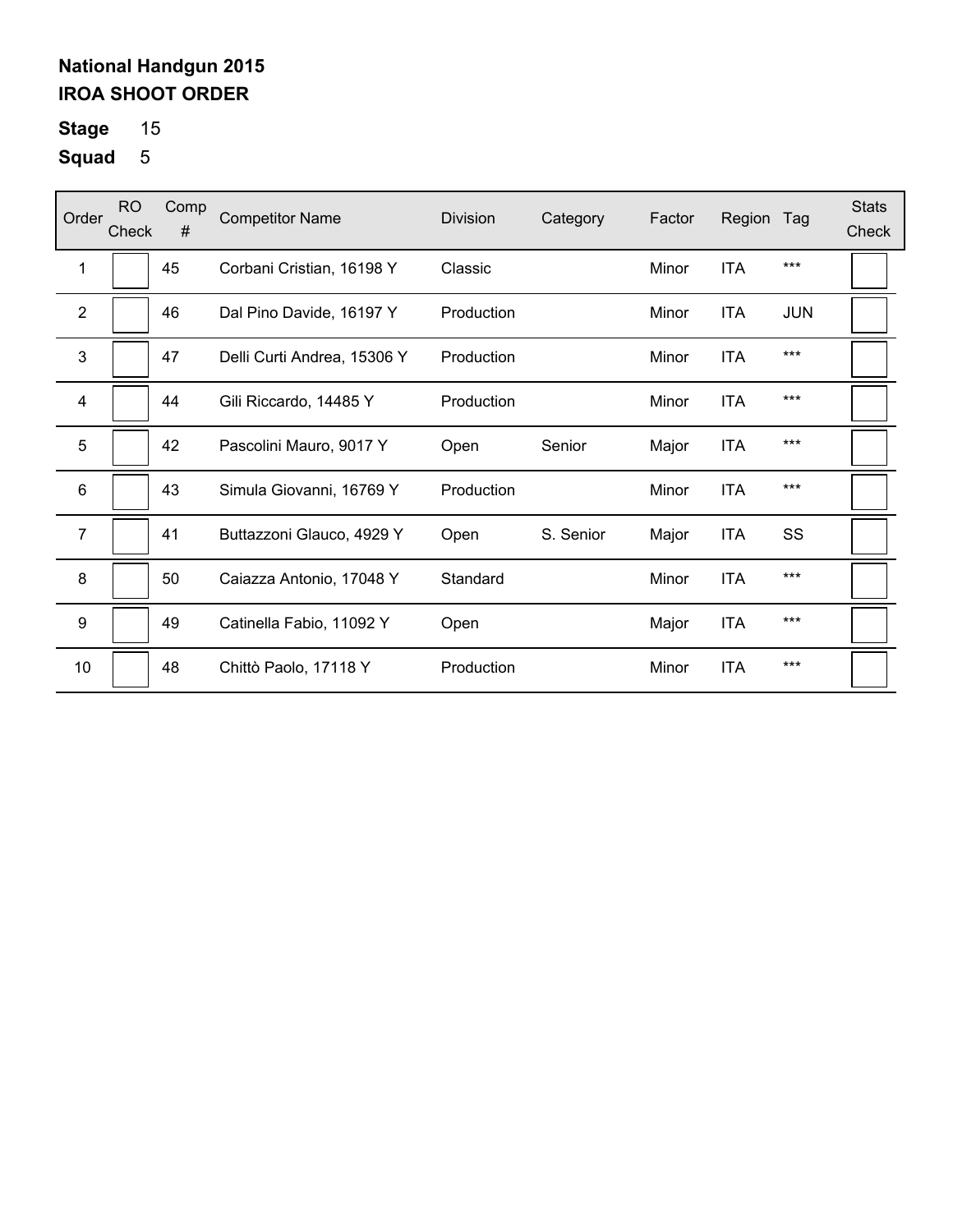**Stage** 15

| Order            | <b>RO</b><br>Check | Comp<br># | <b>Competitor Name</b>     | <b>Division</b> | Category | Factor | Region     | Tag   | <b>Stats</b><br>Check |
|------------------|--------------------|-----------|----------------------------|-----------------|----------|--------|------------|-------|-----------------------|
| 1                |                    | 51        | Ferroni Marco, 15066 Y     | Standard        |          | Major  | <b>ITA</b> | $***$ |                       |
| $\mathbf{2}$     |                    | 54        | Gemignani Andrea, 15193 Y  | Classic         |          | Minor  | <b>ITA</b> | $***$ |                       |
| 3                |                    | 55        | Nicolini Sandro, 15899 Y   | Production      |          | Minor  | <b>ITA</b> | $***$ |                       |
| 4                |                    | 52        | Paolinelli Davide, 15330 Y | Production      |          | Minor  | <b>ITA</b> | $***$ |                       |
| 5                |                    | 57        | Perullo Angelo, 9530 Y     | Production      | Senior   | Minor  | <b>ITA</b> | $***$ |                       |
| 6                |                    | 53        | Verdigi Rossano, 15295 Y   | Standard        |          | Major  | <b>ITA</b> | $***$ |                       |
| $\overline{7}$   |                    | 59        | Baudo Giuseppe, 15345 Y    | Standard        |          | Major  | <b>ITA</b> | ***   |                       |
| 8                |                    | 58        | Cau Giovanni, 14722 Y      | Open            | Senior   | Major  | <b>ITA</b> | $***$ |                       |
| $\boldsymbol{9}$ |                    | 56        | Cugini Antonio, 12828 Y    | Standard        | Senior   | Major  | <b>ITA</b> | $***$ |                       |
| 10               |                    | 60        | Debbi Marco, 12695 Y       | Production      |          | Minor  | <b>ITA</b> | $***$ |                       |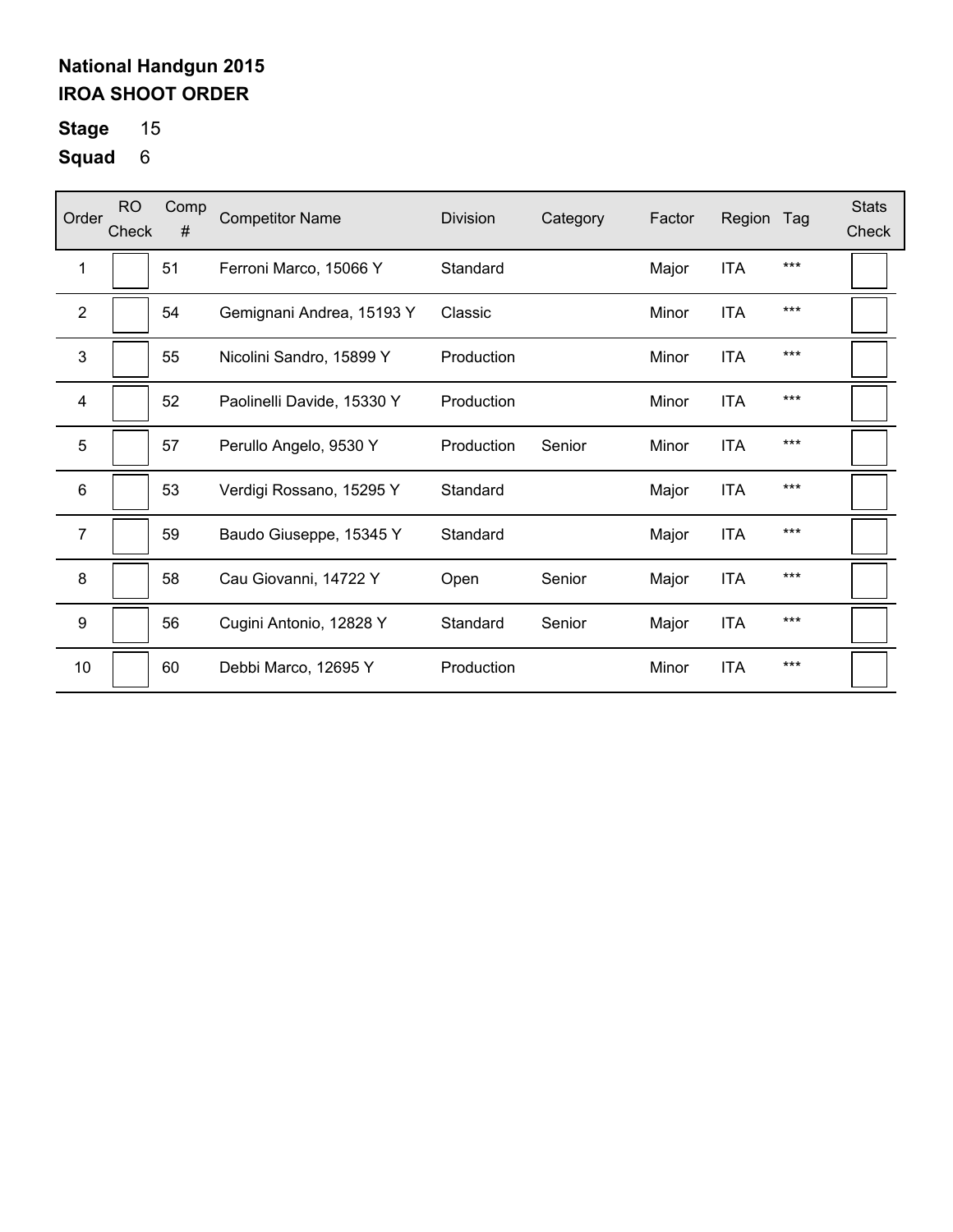**Stage** 16

| Order            | <b>RO</b><br>Check | Comp<br>#      | <b>Competitor Name</b>      | <b>Division</b> | Category | Factor | Region     | Tag        | <b>Stats</b><br>Check |
|------------------|--------------------|----------------|-----------------------------|-----------------|----------|--------|------------|------------|-----------------------|
| 1                |                    | 1              | Marinucci Andrea, 6359 Y    | Standard        |          | Major  | <b>ITA</b> | $***$      |                       |
| 2                |                    | 3              | Montera Paolo, 8391 Y       | Open            |          | Major  | <b>ITA</b> | $***$      |                       |
| 3                |                    | 4              | Panetta Cosimo, 12834 Y     | Standard        |          | Major  | <b>ITA</b> | $***$      |                       |
| 4                |                    | 6              | Tassone Gregorio, 9387 Y    | Standard        |          | Major  | <b>ITA</b> | $***$      |                       |
| 5                |                    | 9              | Tomaello Andrea, 15027 Y    | Production      |          | Minor  | <b>ITA</b> | <b>JUN</b> |                       |
| 6                |                    | $\overline{2}$ | Bettarini Varo, 2188 Y      | Production      |          | Minor  | <b>ITA</b> | ***        |                       |
| $\overline{7}$   |                    | 7              | Bragagnolo Max, 9069 Y      | Production      |          | Minor  | <b>ITA</b> | $***$      |                       |
| 8                |                    | 8              | Capra Beatrice, 17163 Y     | Production      | Lady     | Minor  | <b>ITA</b> | <b>JUN</b> |                       |
| $\boldsymbol{9}$ |                    | 10             | lorfino Andrea, 10470 Y     | Production      |          | Minor  | <b>ITA</b> | $***$      |                       |
| 10               |                    | 5              | Marino Massimiliano, 3721 Y | Open            |          | Major  | <b>ITA</b> | $***$      |                       |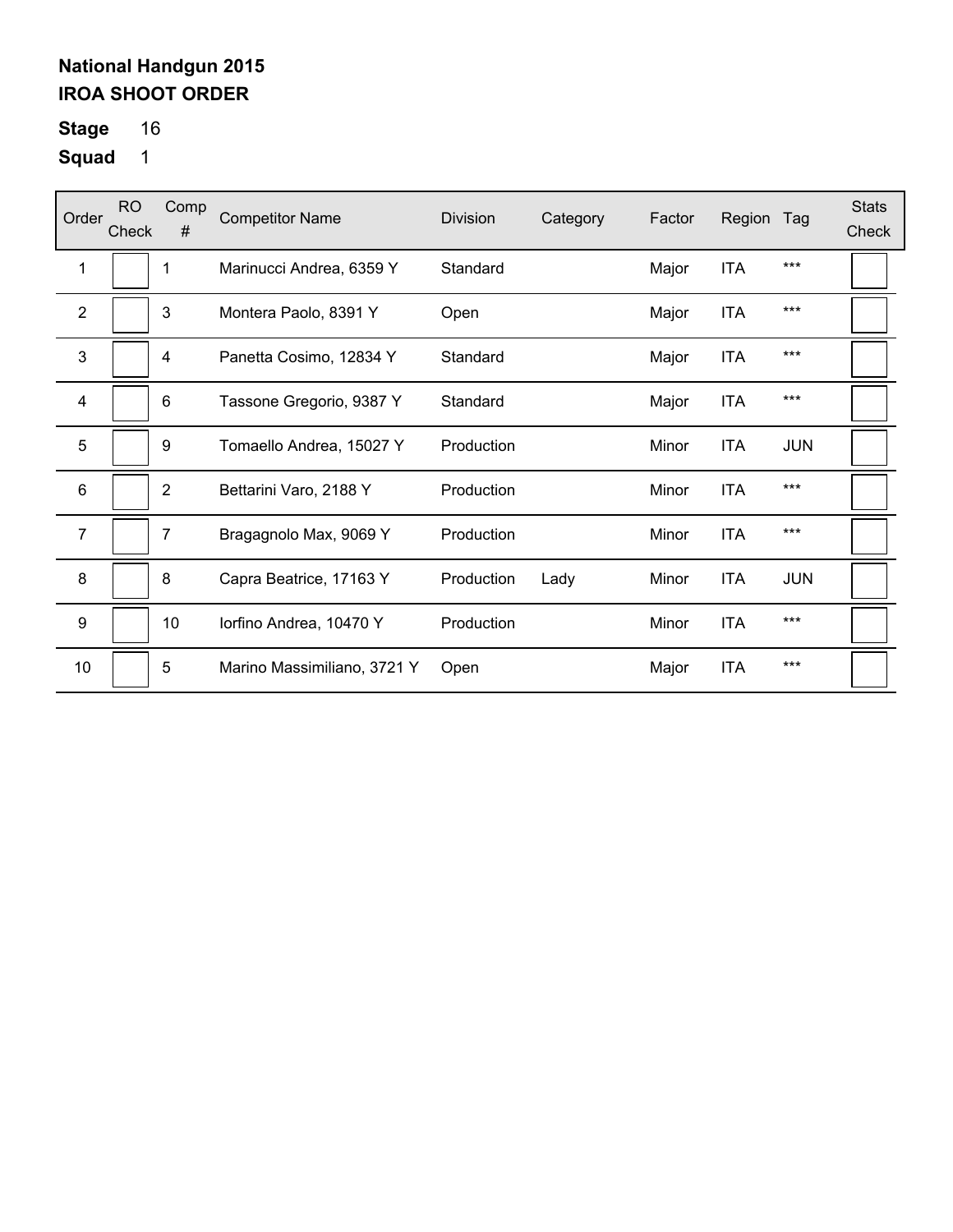**Stage** 16

| Order            | <b>RO</b><br>Check | Comp<br># | <b>Competitor Name</b>                   | Division   | Category  | Factor | Region     | Tag   | <b>Stats</b><br>Check |
|------------------|--------------------|-----------|------------------------------------------|------------|-----------|--------|------------|-------|-----------------------|
| 1                |                    | 17        | Pasini Paolo, 16143 Y                    | Standard   | Senior    | Major  | <b>ITA</b> | $***$ |                       |
| $\overline{2}$   |                    | 12        | Pugliese Giovanni, 1443 Y                | Classic    | S. Senior | Major  | <b>ITA</b> | SS    |                       |
| 3                |                    | 11        | Rana Francesco, 3454 Y                   | Classic    |           | Minor  | <b>ITA</b> | $***$ |                       |
| 4                |                    | 15        | Tomaello Massimo, 15028 Y                | Production | Senior    | Minor  | <b>ITA</b> | $***$ |                       |
| 5                |                    | 14        | Volpe Oronzo, 6738 Y                     | Classic    |           | Minor  | <b>ITA</b> | $***$ |                       |
| 6                |                    | 13        | De Cicco Michele, 16160 Y                | Standard   | S. Senior | Major  | <b>ITA</b> | SS    |                       |
| 7                |                    | 16        | De Luca Emanuele, 13710 Y                | Open       |           | Major  | <b>ITA</b> | $***$ |                       |
| 8                |                    | 18        | Di Francesco Roberto, 12636 \ Production |            |           | Minor  | <b>ITA</b> | $***$ |                       |
| $\boldsymbol{9}$ |                    | 20        | Grande Salvatore, 17086 Y                | Standard   |           | Minor  | <b>ITA</b> | $***$ |                       |
| 10               |                    | 19        | Greco Enrico, 17089 Y                    | Classic    |           | Minor  | <b>ITA</b> | $***$ |                       |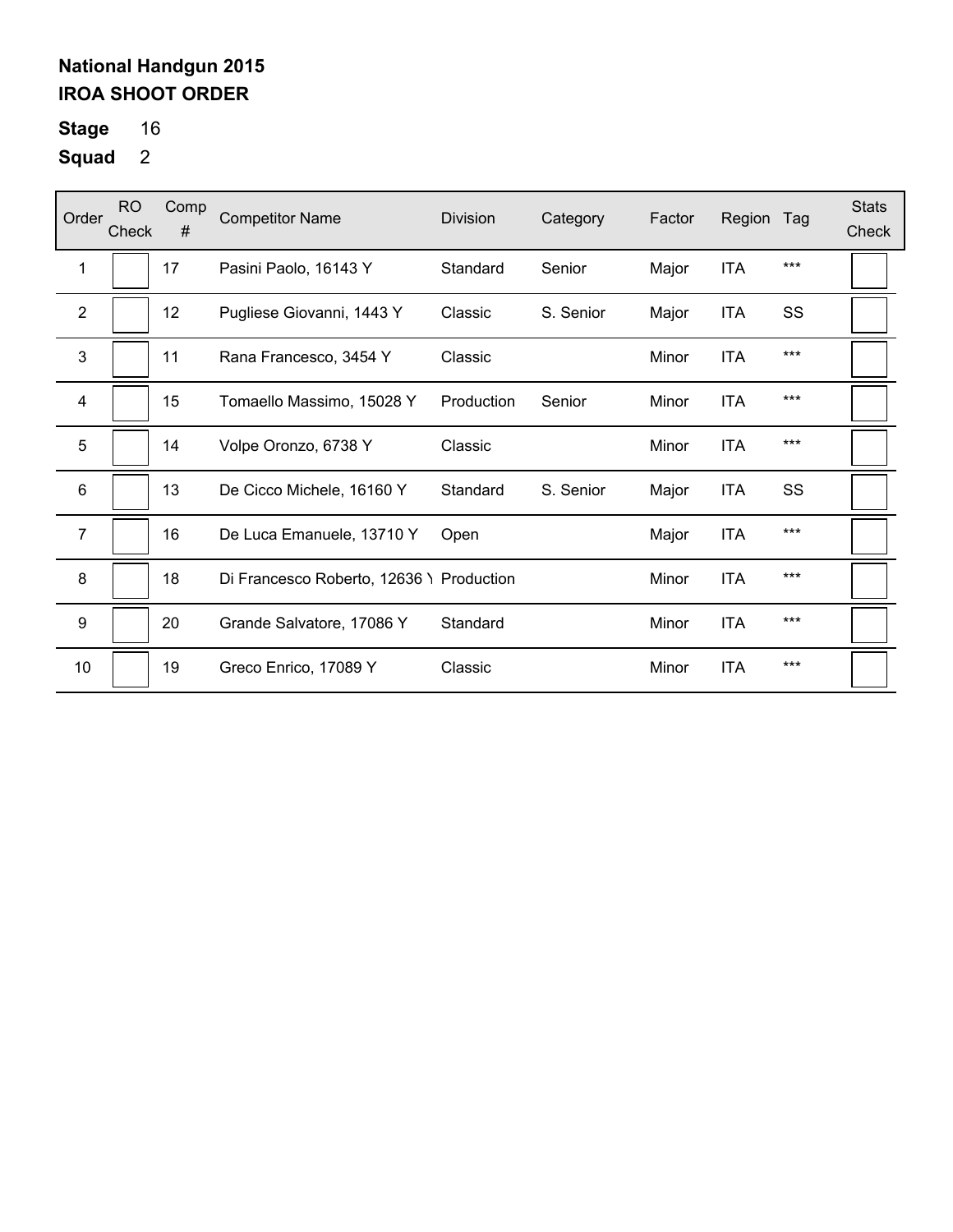**Stage** 16

| Order          | RO.<br>Check | Comp<br># | <b>Competitor Name</b>                  | Division   | Category  | Factor | Region     | Tag   | <b>Stats</b><br>Check |
|----------------|--------------|-----------|-----------------------------------------|------------|-----------|--------|------------|-------|-----------------------|
| 1              |              | 22        | Pierini Massimo, 15917 Y                | Production |           | Minor  | <b>ITA</b> | ***   |                       |
| $\overline{2}$ |              | 27        | Santarcangelo AdrianoCiro, 16 Standard  |            | Senior    | Major  | <b>ITA</b> | $***$ |                       |
| 3              |              | 29        | Scelfo Lorenzo, 16868 Y                 | Production |           | Minor  | <b>ITA</b> | $***$ |                       |
| 4              |              | 24        | Sticchi Tiziano, 16284 Y                | Production |           | Minor  | <b>ITA</b> | $***$ |                       |
| 5              |              | 28        | Tranchina Francesco, 10423 Y Production |            |           | Minor  | <b>ITA</b> | ***   |                       |
| 6              |              | 30        | Flocca Claudio, 17033 Y                 | Production |           | Minor  | <b>ITA</b> | $***$ |                       |
| 7              |              | 23        | Gargiulo Francesco, 12240 Y             | Revolver   | Senior    | Major  | <b>ITA</b> | $***$ |                       |
| 8              |              | 26        | Massarizzi Guido, 15318 Y               | Standard   |           | Major  | <b>ITA</b> | $***$ |                       |
| 9              |              | 21        | Mignani Mario Alberto, 402 Y            | Standard   | S. Senior | Major  | <b>ITA</b> | SS    |                       |
| 10             |              | 25        | Pacciani Massimo, 8796 Y                | Standard   |           | Major  | <b>ITA</b> | $***$ |                       |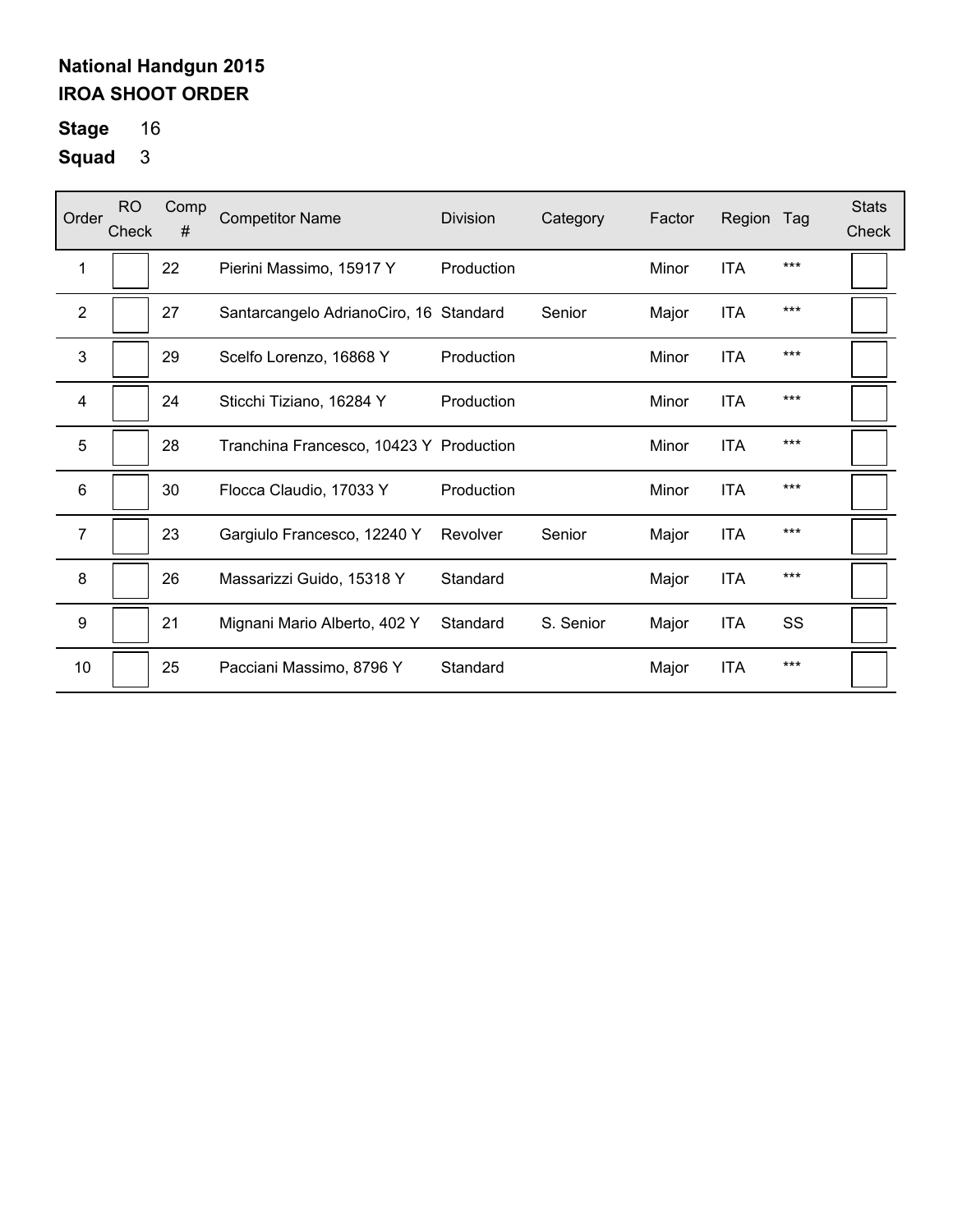**Stage** 16

| Order          | <b>RO</b><br>Check | Comp<br># | <b>Competitor Name</b>                   | Division   | Category  | Factor | Region     | Tag   | <b>Stats</b><br>Check |
|----------------|--------------------|-----------|------------------------------------------|------------|-----------|--------|------------|-------|-----------------------|
| 1              |                    | 34        | Gerevini Luciano, 37 Y                   | Classic    | S. Senior | Minor  | <b>ITA</b> | SS    |                       |
| $\overline{2}$ |                    | 36        | Luisi Pietro Luca, 13117 Y               | Production |           | Minor  | <b>ITA</b> | $***$ |                       |
| 3              |                    | 38        | Manfredda Carlo, 4067 Y                  | Production |           | Minor  | <b>ITA</b> | ***   |                       |
| 4              |                    | 33        | Toia Adalberto, 1540 Y                   | Production | S. Senior | Minor  | <b>ITA</b> | SS    |                       |
| 5              |                    | 40        | Trifone Massimo Salvatore, 12 Classic    |            | Senior    | Minor  | <b>ITA</b> | $***$ |                       |
| 6              |                    | 32        | Anesa Vittorio, 17237 Y                  | Standard   |           | Major  | <b>ITA</b> | ***   |                       |
| $\overline{7}$ |                    | 31        | Dalla Vedova Fabio, 10 Y                 | Production | Senior    | Minor  | <b>ITA</b> | $***$ |                       |
| 8              |                    | 37        | De Silvestri Vincenzo, 6002 Y            | Open       | S. Senior | Major  | <b>ITA</b> | SS    |                       |
| 9              |                    | 39        | Del Pidio Massimiliano, 17055 Production |            |           | Minor  | <b>ITA</b> | ***   |                       |
| 10             |                    | 35        | Ferrari Daniele, 3635 Y                  | Production |           | Minor  | <b>ITA</b> | $***$ |                       |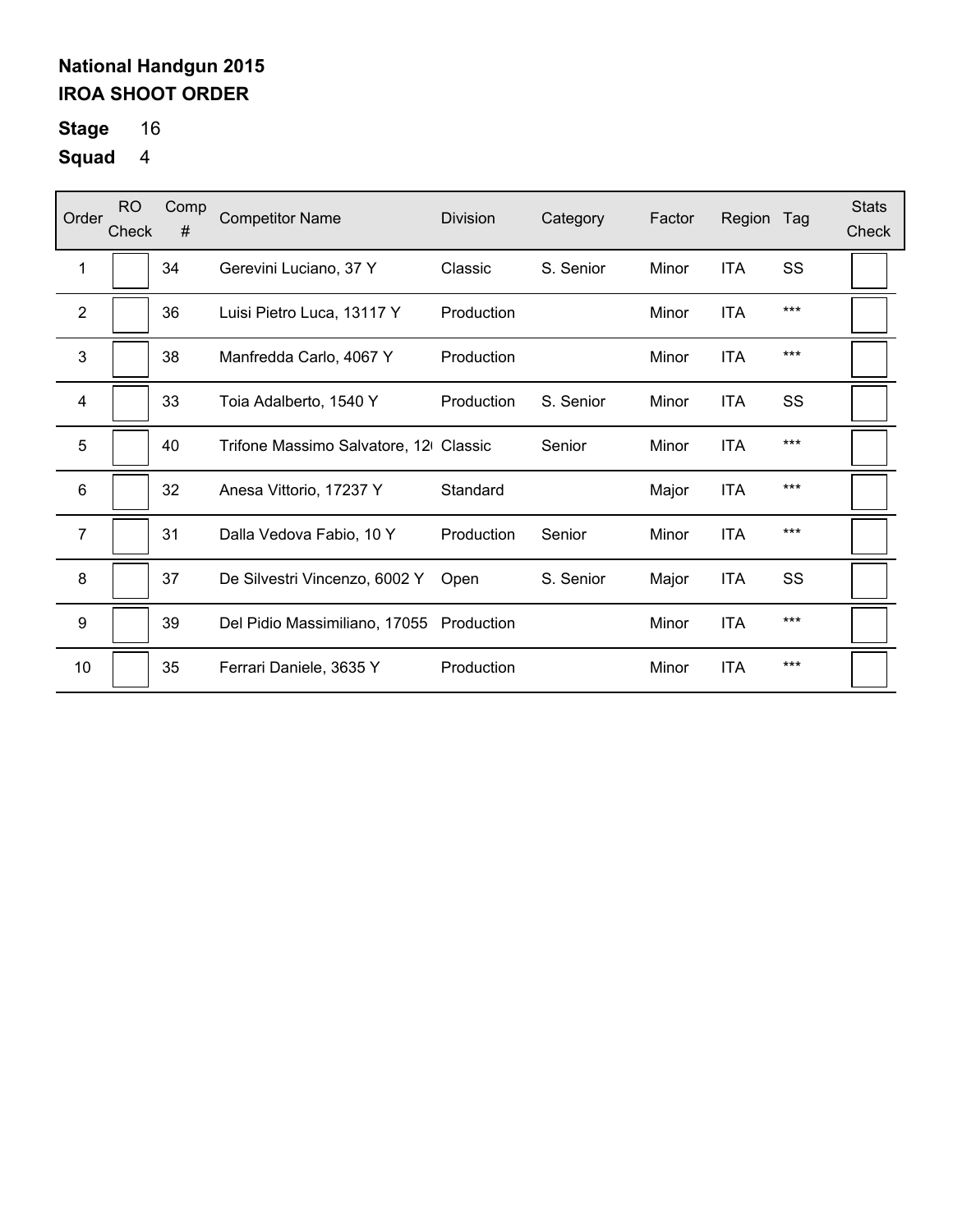**Stage** 16

| Order        | <b>RO</b><br>Check | Comp<br># | <b>Competitor Name</b>      | Division   | Category  | Factor | Region     | Tag        | <b>Stats</b><br>Check |
|--------------|--------------------|-----------|-----------------------------|------------|-----------|--------|------------|------------|-----------------------|
| 1            |                    | 46        | Dal Pino Davide, 16197 Y    | Production |           | Minor  | <b>ITA</b> | <b>JUN</b> |                       |
| $\mathbf{2}$ |                    | 47        | Delli Curti Andrea, 15306 Y | Production |           | Minor  | <b>ITA</b> | $***$      |                       |
| 3            |                    | 44        | Gili Riccardo, 14485 Y      | Production |           | Minor  | <b>ITA</b> | $***$      |                       |
| 4            |                    | 42        | Pascolini Mauro, 9017 Y     | Open       | Senior    | Major  | <b>ITA</b> | $***$      |                       |
| 5            |                    | 43        | Simula Giovanni, 16769 Y    | Production |           | Minor  | <b>ITA</b> | $***$      |                       |
| 6            |                    | 41        | Buttazzoni Glauco, 4929 Y   | Open       | S. Senior | Major  | <b>ITA</b> | SS         |                       |
| 7            |                    | 50        | Caiazza Antonio, 17048 Y    | Standard   |           | Minor  | <b>ITA</b> | $***$      |                       |
| 8            |                    | 49        | Catinella Fabio, 11092 Y    | Open       |           | Major  | <b>ITA</b> | $***$      |                       |
| 9            |                    | 48        | Chittò Paolo, 17118 Y       | Production |           | Minor  | <b>ITA</b> | $***$      |                       |
| 10           |                    | 45        | Corbani Cristian, 16198 Y   | Classic    |           | Minor  | <b>ITA</b> | $***$      |                       |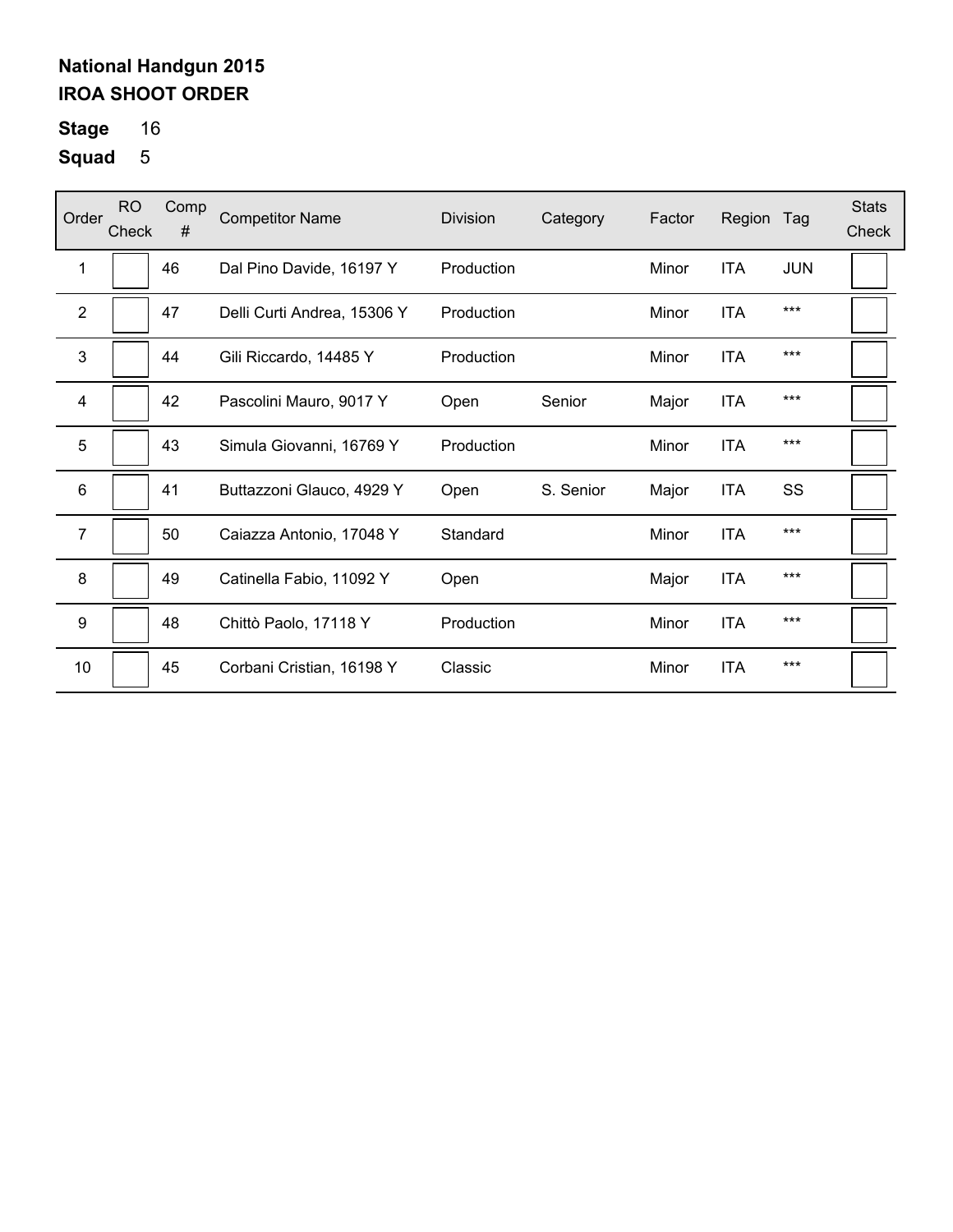**Stage** 16

| Order            | <b>RO</b><br>Check | Comp<br># | <b>Competitor Name</b>     | <b>Division</b> | Category | Factor | Region     | Tag   | <b>Stats</b><br>Check |
|------------------|--------------------|-----------|----------------------------|-----------------|----------|--------|------------|-------|-----------------------|
| 1                |                    | 54        | Gemignani Andrea, 15193 Y  | Classic         |          | Minor  | <b>ITA</b> | $***$ |                       |
| 2                |                    | 55        | Nicolini Sandro, 15899 Y   | Production      |          | Minor  | <b>ITA</b> | $***$ |                       |
| $\mathbf{3}$     |                    | 52        | Paolinelli Davide, 15330 Y | Production      |          | Minor  | <b>ITA</b> | $***$ |                       |
| 4                |                    | 57        | Perullo Angelo, 9530 Y     | Production      | Senior   | Minor  | <b>ITA</b> | $***$ |                       |
| 5                |                    | 53        | Verdigi Rossano, 15295 Y   | Standard        |          | Major  | <b>ITA</b> | $***$ |                       |
| 6                |                    | 59        | Baudo Giuseppe, 15345 Y    | Standard        |          | Major  | <b>ITA</b> | ***   |                       |
| 7                |                    | 58        | Cau Giovanni, 14722 Y      | Open            | Senior   | Major  | <b>ITA</b> | $***$ |                       |
| 8                |                    | 56        | Cugini Antonio, 12828 Y    | Standard        | Senior   | Major  | <b>ITA</b> | $***$ |                       |
| $\boldsymbol{9}$ |                    | 60        | Debbi Marco, 12695 Y       | Production      |          | Minor  | <b>ITA</b> | $***$ |                       |
| 10               |                    | 51        | Ferroni Marco, 15066 Y     | Standard        |          | Major  | <b>ITA</b> | ***   |                       |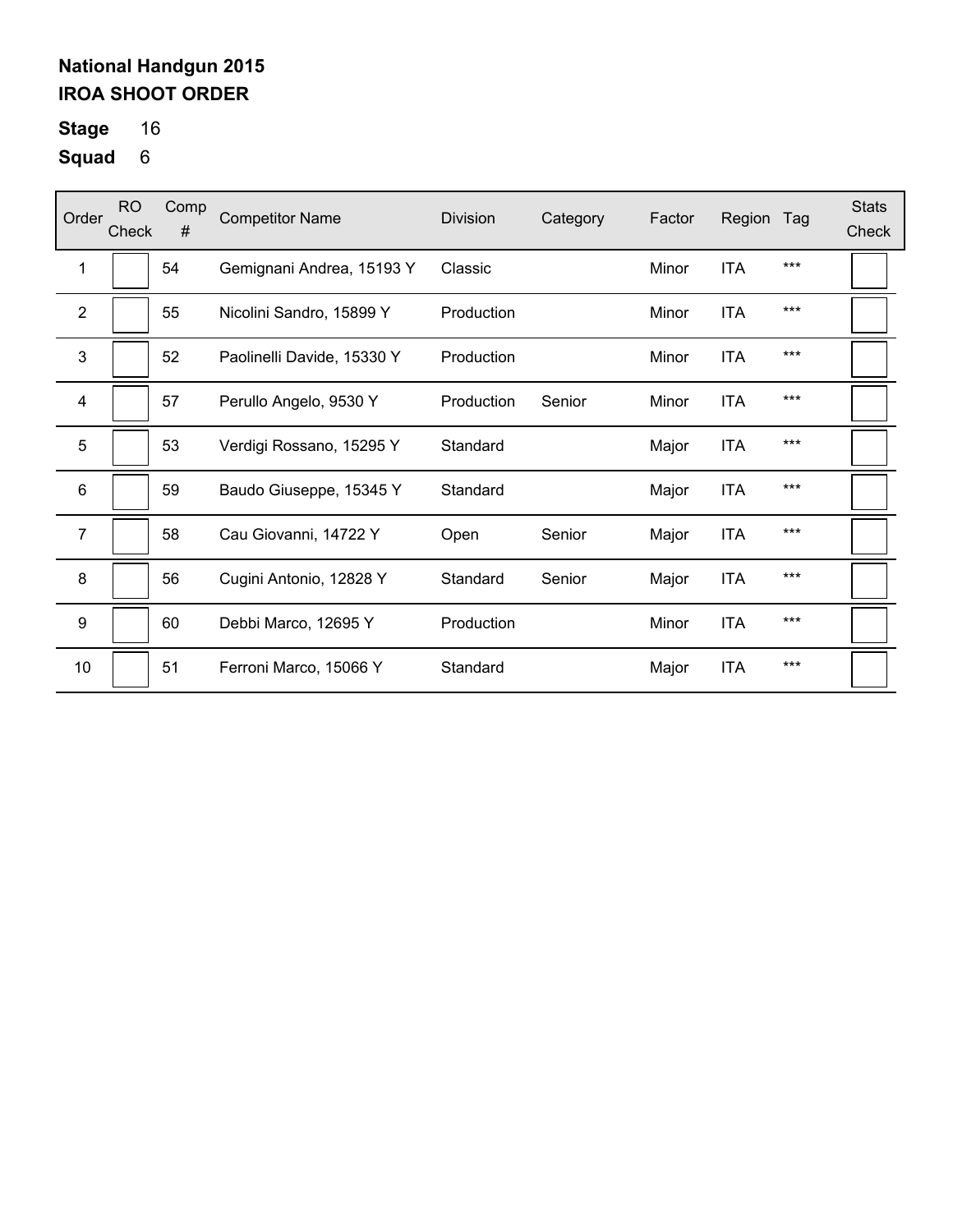**Stage** 17

| Order          | <b>RO</b><br>Check | Comp<br>#      | <b>Competitor Name</b>      | <b>Division</b> | Category | Factor | Region     | Tag        | <b>Stats</b><br>Check |
|----------------|--------------------|----------------|-----------------------------|-----------------|----------|--------|------------|------------|-----------------------|
| 1              |                    | 3              | Montera Paolo, 8391 Y       | Open            |          | Major  | <b>ITA</b> | ***        |                       |
| $\overline{2}$ |                    | 4              | Panetta Cosimo, 12834 Y     | Standard        |          | Major  | <b>ITA</b> | ***        |                       |
| 3              |                    | 6              | Tassone Gregorio, 9387 Y    | Standard        |          | Major  | <b>ITA</b> | ***        |                       |
| 4              |                    | 9              | Tomaello Andrea, 15027 Y    | Production      |          | Minor  | <b>ITA</b> | <b>JUN</b> |                       |
| 5              |                    | $\overline{2}$ | Bettarini Varo, 2188 Y      | Production      |          | Minor  | <b>ITA</b> | ***        |                       |
| 6              |                    | 7              | Bragagnolo Max, 9069 Y      | Production      |          | Minor  | <b>ITA</b> | ***        |                       |
| $\overline{7}$ |                    | 8              | Capra Beatrice, 17163 Y     | Production      | Lady     | Minor  | <b>ITA</b> | <b>JUN</b> |                       |
| 8              |                    | 10             | lorfino Andrea, 10470 Y     | Production      |          | Minor  | <b>ITA</b> | ***        |                       |
| 9              |                    | 5              | Marino Massimiliano, 3721 Y | Open            |          | Major  | <b>ITA</b> | ***        |                       |
| 10             |                    | 1              | Marinucci Andrea, 6359 Y    | Standard        |          | Major  | <b>ITA</b> | ***        |                       |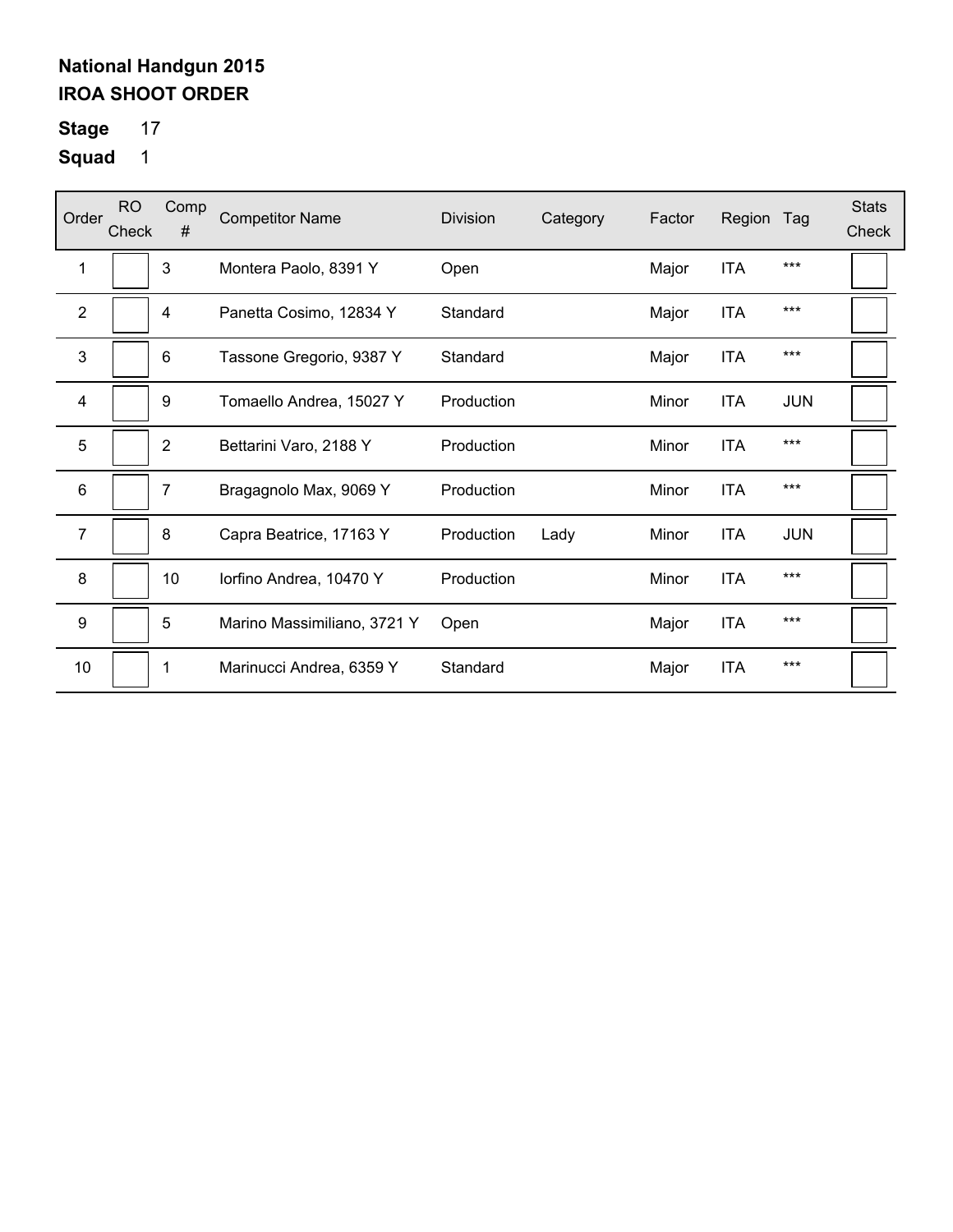**Stage** 17

| Order          | <b>RO</b><br>Check | Comp<br># | <b>Competitor Name</b>                   | Division   | Category  | Factor | Region     | Tag   | <b>Stats</b><br>Check |
|----------------|--------------------|-----------|------------------------------------------|------------|-----------|--------|------------|-------|-----------------------|
| 1              |                    | 12        | Pugliese Giovanni, 1443 Y                | Classic    | S. Senior | Major  | <b>ITA</b> | SS    |                       |
| $\overline{2}$ |                    | 11        | Rana Francesco, 3454 Y                   | Classic    |           | Minor  | <b>ITA</b> | $***$ |                       |
| 3              |                    | 15        | Tomaello Massimo, 15028 Y                | Production | Senior    | Minor  | <b>ITA</b> | ***   |                       |
| 4              |                    | 14        | Volpe Oronzo, 6738 Y                     | Classic    |           | Minor  | <b>ITA</b> | $***$ |                       |
| 5              |                    | 13        | De Cicco Michele, 16160 Y                | Standard   | S. Senior | Major  | ITA        | SS    |                       |
| 6              |                    | 16        | De Luca Emanuele, 13710 Y                | Open       |           | Major  | <b>ITA</b> | $***$ |                       |
| $\overline{7}$ |                    | 18        | Di Francesco Roberto, 12636 \ Production |            |           | Minor  | <b>ITA</b> | ***   |                       |
| 8              |                    | 20        | Grande Salvatore, 17086 Y                | Standard   |           | Minor  | <b>ITA</b> | ***   |                       |
| 9              |                    | 19        | Greco Enrico, 17089 Y                    | Classic    |           | Minor  | <b>ITA</b> | $***$ |                       |
| 10             |                    | 17        | Pasini Paolo, 16143 Y                    | Standard   | Senior    | Major  | <b>ITA</b> | ***   |                       |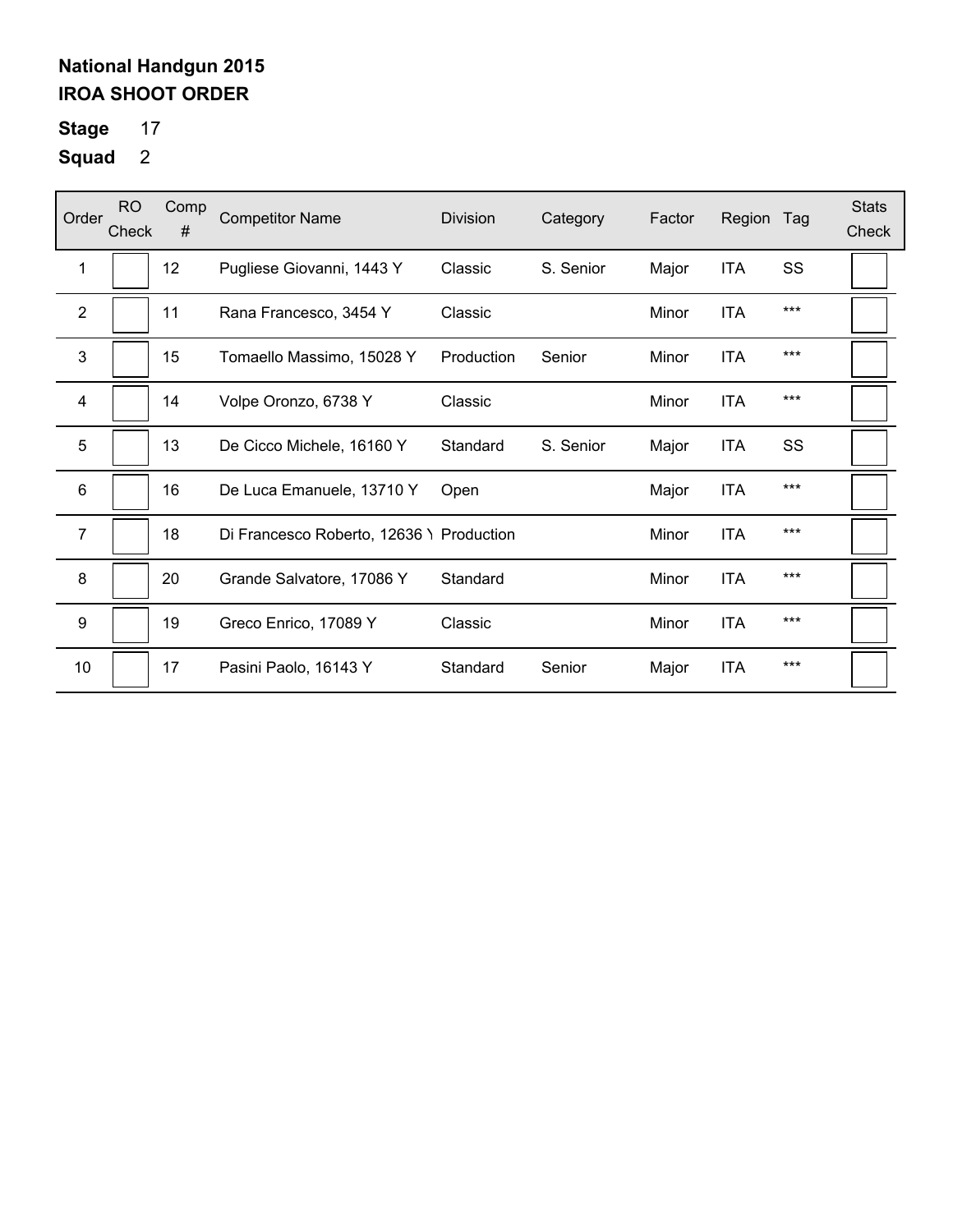**Stage** 17

| Order            | <b>RO</b><br>Check | Comp<br># | <b>Competitor Name</b>                  | <b>Division</b> | Category  | Factor | Region     | Tag   | <b>Stats</b><br>Check |
|------------------|--------------------|-----------|-----------------------------------------|-----------------|-----------|--------|------------|-------|-----------------------|
| 1                |                    | 27        | Santarcangelo AdrianoCiro, 16 Standard  |                 | Senior    | Major  | <b>ITA</b> | ***   |                       |
| $\overline{2}$   |                    | 29        | Scelfo Lorenzo, 16868 Y                 | Production      |           | Minor  | <b>ITA</b> | $***$ |                       |
| 3                |                    | 24        | Sticchi Tiziano, 16284 Y                | Production      |           | Minor  | <b>ITA</b> | $***$ |                       |
| 4                |                    | 28        | Tranchina Francesco, 10423 Y Production |                 |           | Minor  | <b>ITA</b> | $***$ |                       |
| 5                |                    | 30        | Flocca Claudio, 17033 Y                 | Production      |           | Minor  | <b>ITA</b> | $***$ |                       |
| 6                |                    | 23        | Gargiulo Francesco, 12240 Y             | Revolver        | Senior    | Major  | <b>ITA</b> | $***$ |                       |
| $\overline{7}$   |                    | 26        | Massarizzi Guido, 15318 Y               | Standard        |           | Major  | <b>ITA</b> | ***   |                       |
| 8                |                    | 21        | Mignani Mario Alberto, 402 Y            | Standard        | S. Senior | Major  | <b>ITA</b> | SS    |                       |
| $\boldsymbol{9}$ |                    | 25        | Pacciani Massimo, 8796 Y                | Standard        |           | Major  | <b>ITA</b> | ***   |                       |
| 10               |                    | 22        | Pierini Massimo, 15917 Y                | Production      |           | Minor  | <b>ITA</b> | $***$ |                       |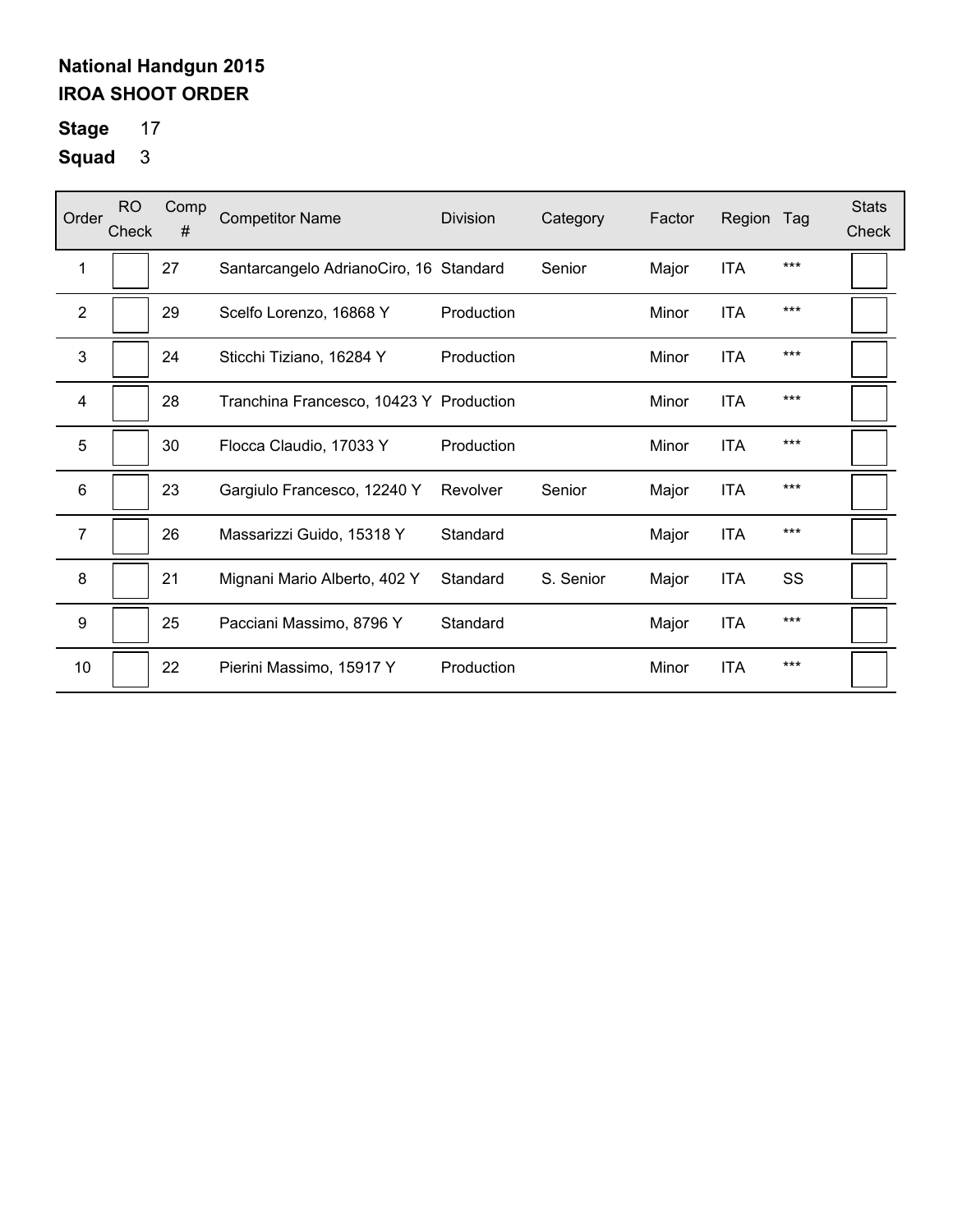**Stage** 17

| Order            | <b>RO</b><br>Check | Comp<br># | <b>Competitor Name</b>                   | <b>Division</b> | Category  | Factor | Region     | Tag   | <b>Stats</b><br>Check |
|------------------|--------------------|-----------|------------------------------------------|-----------------|-----------|--------|------------|-------|-----------------------|
| 1                |                    | 36        | Luisi Pietro Luca, 13117 Y               | Production      |           | Minor  | <b>ITA</b> | $***$ |                       |
| $\mathbf{2}$     |                    | 38        | Manfredda Carlo, 4067 Y                  | Production      |           | Minor  | <b>ITA</b> | $***$ |                       |
| 3                |                    | 33        | Toia Adalberto, 1540 Y                   | Production      | S. Senior | Minor  | <b>ITA</b> | SS    |                       |
| 4                |                    | 40        | Trifone Massimo Salvatore, 12 Classic    |                 | Senior    | Minor  | <b>ITA</b> | $***$ |                       |
| 5                |                    | 32        | Anesa Vittorio, 17237 Y                  | Standard        |           | Major  | ITA        | $***$ |                       |
| 6                |                    | 31        | Dalla Vedova Fabio, 10 Y                 | Production      | Senior    | Minor  | <b>ITA</b> | ***   |                       |
| $\overline{7}$   |                    | 37        | De Silvestri Vincenzo, 6002 Y            | Open            | S. Senior | Major  | <b>ITA</b> | SS    |                       |
| 8                |                    | 39        | Del Pidio Massimiliano, 17055 Production |                 |           | Minor  | <b>ITA</b> | $***$ |                       |
| $\boldsymbol{9}$ |                    | 35        | Ferrari Daniele, 3635 Y                  | Production      |           | Minor  | <b>ITA</b> | ***   |                       |
| 10               |                    | 34        | Gerevini Luciano, 37 Y                   | Classic         | S. Senior | Minor  | <b>ITA</b> | SS    |                       |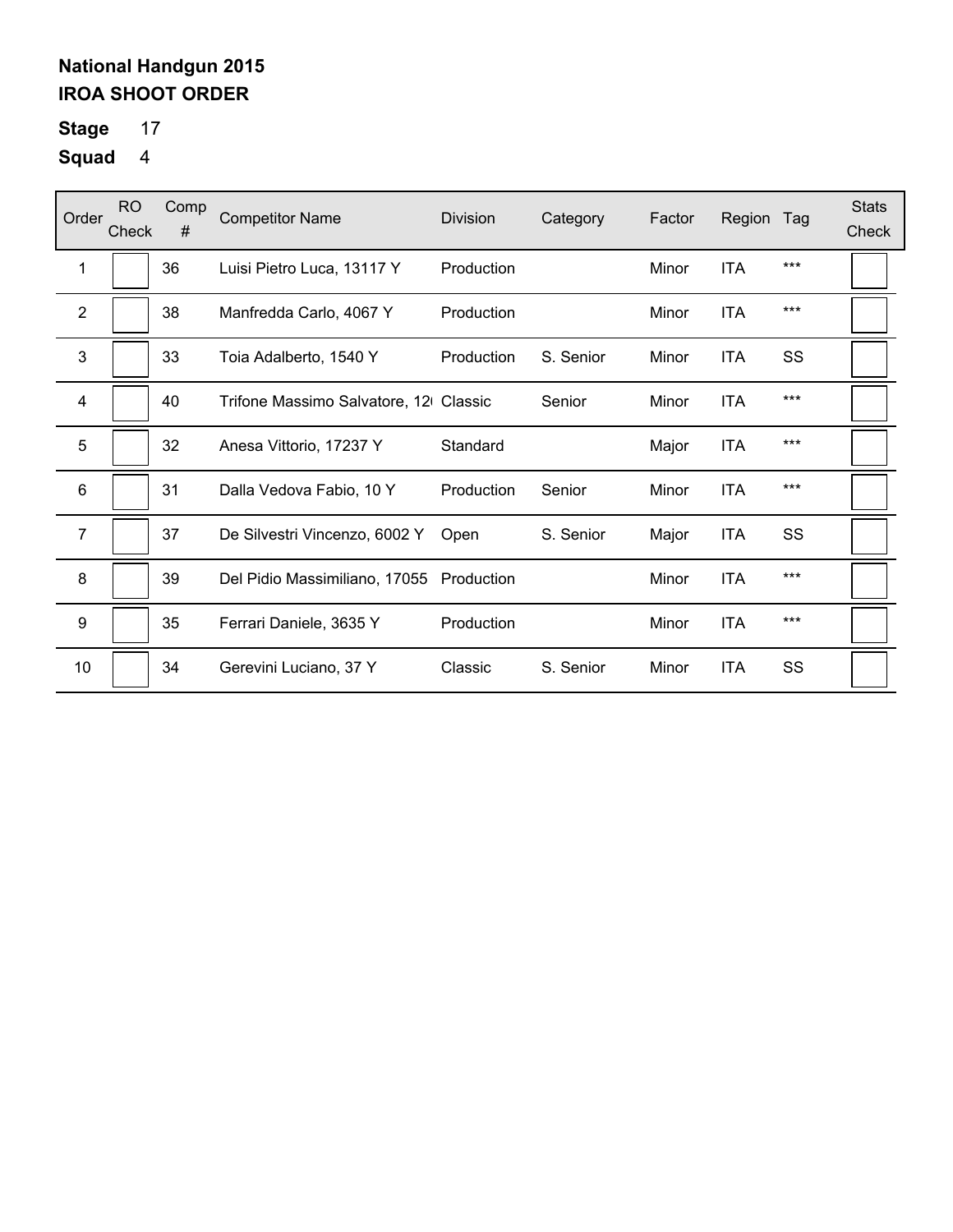**Stage** 17

| Order          | <b>RO</b><br>Check | Comp<br># | <b>Competitor Name</b>      | Division   | Category  | Factor | Region     | Tag        | <b>Stats</b><br>Check |
|----------------|--------------------|-----------|-----------------------------|------------|-----------|--------|------------|------------|-----------------------|
| 1              |                    | 47        | Delli Curti Andrea, 15306 Y | Production |           | Minor  | <b>ITA</b> | $***$      |                       |
| $\overline{2}$ |                    | 44        | Gili Riccardo, 14485 Y      | Production |           | Minor  | <b>ITA</b> | $***$      |                       |
| 3              |                    | 42        | Pascolini Mauro, 9017 Y     | Open       | Senior    | Major  | <b>ITA</b> | ***        |                       |
| 4              |                    | 43        | Simula Giovanni, 16769 Y    | Production |           | Minor  | <b>ITA</b> | $***$      |                       |
| 5              |                    | 41        | Buttazzoni Glauco, 4929 Y   | Open       | S. Senior | Major  | <b>ITA</b> | SS         |                       |
| 6              |                    | 50        | Caiazza Antonio, 17048 Y    | Standard   |           | Minor  | <b>ITA</b> | $***$      |                       |
| 7              |                    | 49        | Catinella Fabio, 11092 Y    | Open       |           | Major  | <b>ITA</b> | $***$      |                       |
| 8              |                    | 48        | Chittò Paolo, 17118 Y       | Production |           | Minor  | <b>ITA</b> | ***        |                       |
| 9              |                    | 45        | Corbani Cristian, 16198 Y   | Classic    |           | Minor  | <b>ITA</b> | $***$      |                       |
| 10             |                    | 46        | Dal Pino Davide, 16197 Y    | Production |           | Minor  | <b>ITA</b> | <b>JUN</b> |                       |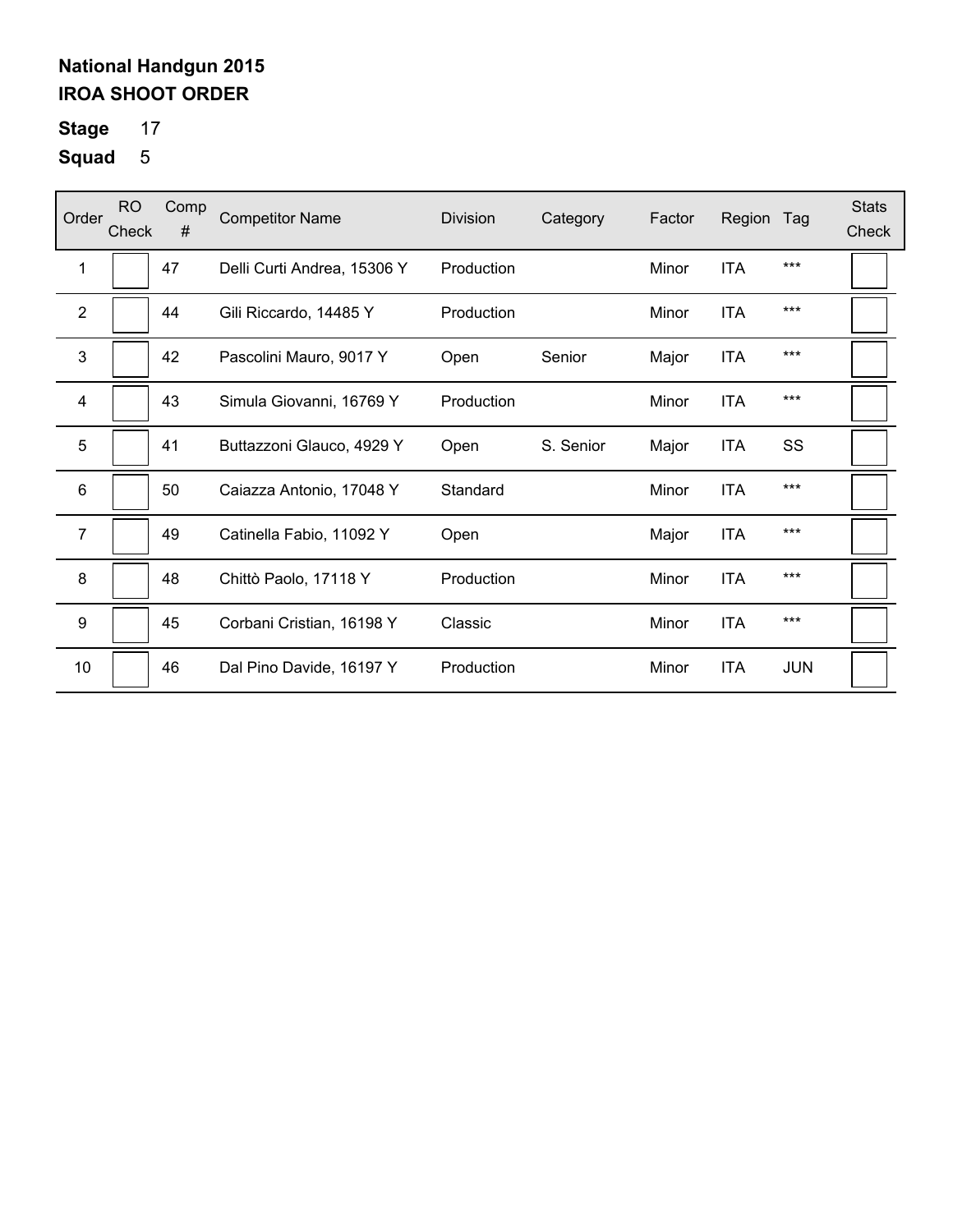**Stage** 17

| Order            | <b>RO</b><br>Check | Comp<br># | <b>Competitor Name</b>     | <b>Division</b> | Category | Factor | Region     | Tag   | <b>Stats</b><br>Check |
|------------------|--------------------|-----------|----------------------------|-----------------|----------|--------|------------|-------|-----------------------|
| 1                |                    | 55        | Nicolini Sandro, 15899 Y   | Production      |          | Minor  | <b>ITA</b> | $***$ |                       |
| $\mathbf{2}$     |                    | 52        | Paolinelli Davide, 15330 Y | Production      |          | Minor  | <b>ITA</b> | $***$ |                       |
| 3                |                    | 57        | Perullo Angelo, 9530 Y     | Production      | Senior   | Minor  | <b>ITA</b> | $***$ |                       |
| 4                |                    | 53        | Verdigi Rossano, 15295 Y   | Standard        |          | Major  | <b>ITA</b> | $***$ |                       |
| 5                |                    | 59        | Baudo Giuseppe, 15345 Y    | Standard        |          | Major  | <b>ITA</b> | $***$ |                       |
| 6                |                    | 58        | Cau Giovanni, 14722 Y      | Open            | Senior   | Major  | <b>ITA</b> | $***$ |                       |
| $\overline{7}$   |                    | 56        | Cugini Antonio, 12828 Y    | Standard        | Senior   | Major  | <b>ITA</b> | $***$ |                       |
| 8                |                    | 60        | Debbi Marco, 12695 Y       | Production      |          | Minor  | <b>ITA</b> | $***$ |                       |
| $\boldsymbol{9}$ |                    | 51        | Ferroni Marco, 15066 Y     | Standard        |          | Major  | <b>ITA</b> | $***$ |                       |
| 10               |                    | 54        | Gemignani Andrea, 15193 Y  | Classic         |          | Minor  | <b>ITA</b> | ***   |                       |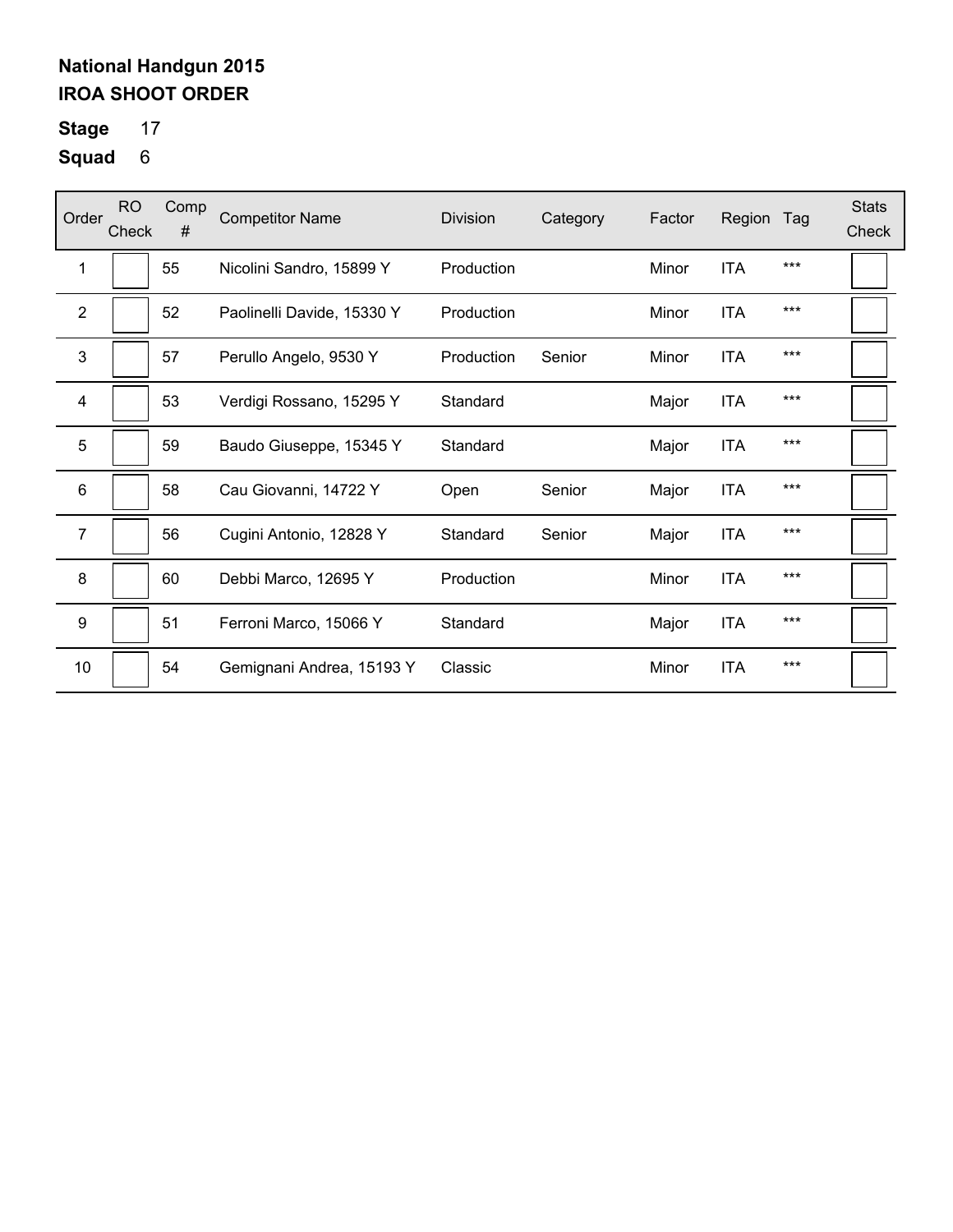**Stage** 18

| Order            | <b>RO</b><br>Check | Comp<br>#      | <b>Competitor Name</b>      | <b>Division</b> | Category | Factor | Region     | Tag        | <b>Stats</b><br>Check |
|------------------|--------------------|----------------|-----------------------------|-----------------|----------|--------|------------|------------|-----------------------|
| 1                |                    | 4              | Panetta Cosimo, 12834 Y     | Standard        |          | Major  | <b>ITA</b> | $***$      |                       |
| 2                |                    | 6              | Tassone Gregorio, 9387 Y    | Standard        |          | Major  | <b>ITA</b> | $***$      |                       |
| 3                |                    | 9              | Tomaello Andrea, 15027 Y    | Production      |          | Minor  | <b>ITA</b> | <b>JUN</b> |                       |
| $\overline{4}$   |                    | $\overline{2}$ | Bettarini Varo, 2188 Y      | Production      |          | Minor  | <b>ITA</b> | $***$      |                       |
| 5                |                    | $\overline{7}$ | Bragagnolo Max, 9069 Y      | Production      |          | Minor  | <b>ITA</b> | $***$      |                       |
| 6                |                    | 8              | Capra Beatrice, 17163 Y     | Production      | Lady     | Minor  | <b>ITA</b> | <b>JUN</b> |                       |
| 7                |                    | 10             | lorfino Andrea, 10470 Y     | Production      |          | Minor  | <b>ITA</b> | $***$      |                       |
| 8                |                    | 5              | Marino Massimiliano, 3721 Y | Open            |          | Major  | <b>ITA</b> | $***$      |                       |
| $\boldsymbol{9}$ |                    | 1              | Marinucci Andrea, 6359 Y    | Standard        |          | Major  | <b>ITA</b> | $***$      |                       |
| 10               |                    | 3              | Montera Paolo, 8391 Y       | Open            |          | Major  | <b>ITA</b> | $***$      |                       |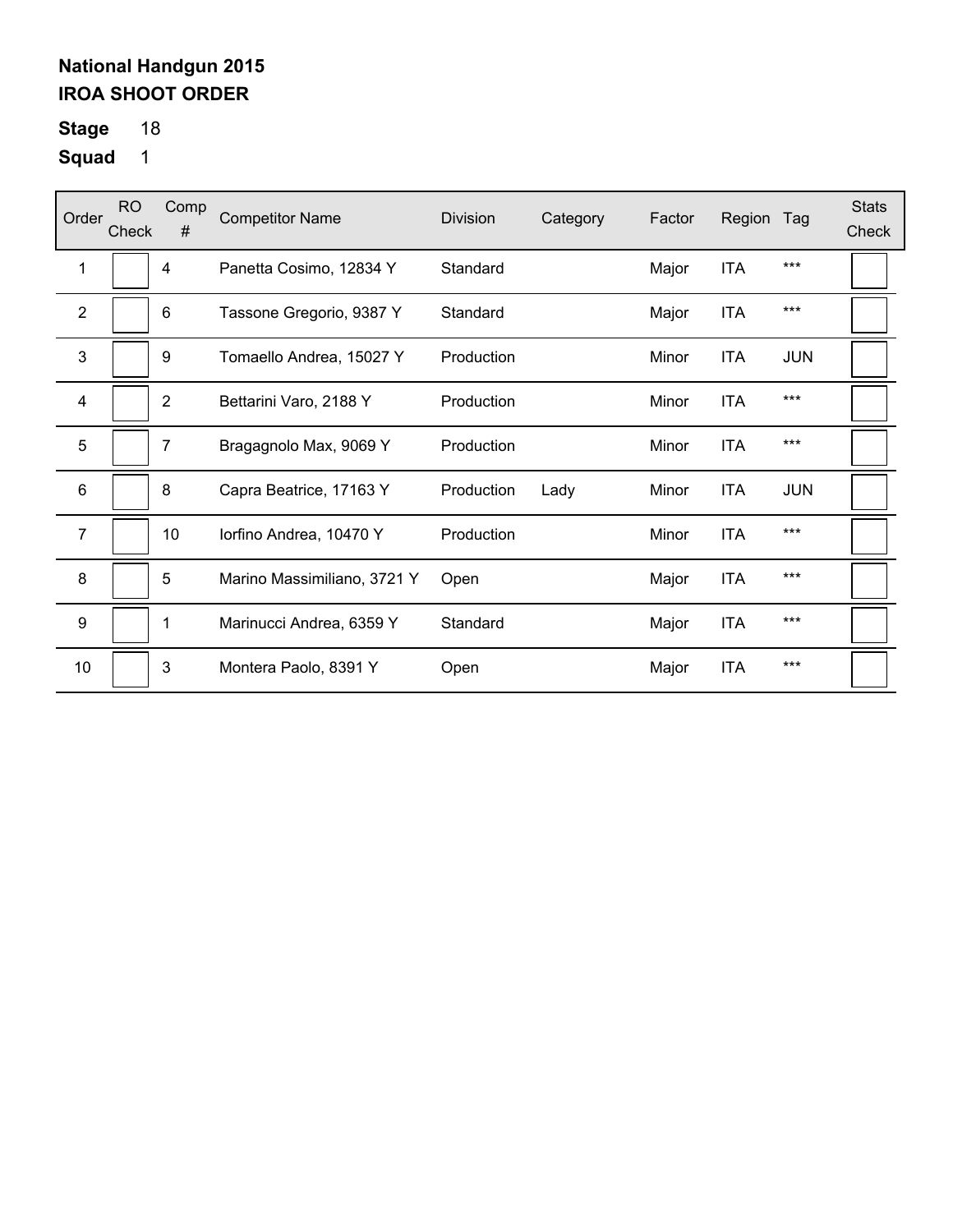**Stage** 18

| Order                   | <b>RO</b><br>Check | Comp<br># | <b>Competitor Name</b>                   | Division   | Category  | Factor | Region     | Tag   | <b>Stats</b><br>Check |
|-------------------------|--------------------|-----------|------------------------------------------|------------|-----------|--------|------------|-------|-----------------------|
| 1                       |                    | 11        | Rana Francesco, 3454 Y                   | Classic    |           | Minor  | <b>ITA</b> | $***$ |                       |
| $\mathbf{2}$            |                    | 15        | Tomaello Massimo, 15028 Y                | Production | Senior    | Minor  | <b>ITA</b> | $***$ |                       |
| 3                       |                    | 14        | Volpe Oronzo, 6738 Y                     | Classic    |           | Minor  | <b>ITA</b> | $***$ |                       |
| $\overline{\mathbf{4}}$ |                    | 13        | De Cicco Michele, 16160 Y                | Standard   | S. Senior | Major  | <b>ITA</b> | SS    |                       |
| 5                       |                    | 16        | De Luca Emanuele, 13710 Y                | Open       |           | Major  | ITA        | $***$ |                       |
| 6                       |                    | 18        | Di Francesco Roberto, 12636 \ Production |            |           | Minor  | <b>ITA</b> | ***   |                       |
| $\overline{7}$          |                    | 20        | Grande Salvatore, 17086 Y                | Standard   |           | Minor  | <b>ITA</b> | ***   |                       |
| 8                       |                    | 19        | Greco Enrico, 17089 Y                    | Classic    |           | Minor  | <b>ITA</b> | $***$ |                       |
| $\boldsymbol{9}$        |                    | 17        | Pasini Paolo, 16143 Y                    | Standard   | Senior    | Major  | <b>ITA</b> | $***$ |                       |
| 10                      |                    | 12        | Pugliese Giovanni, 1443 Y                | Classic    | S. Senior | Major  | <b>ITA</b> | SS    |                       |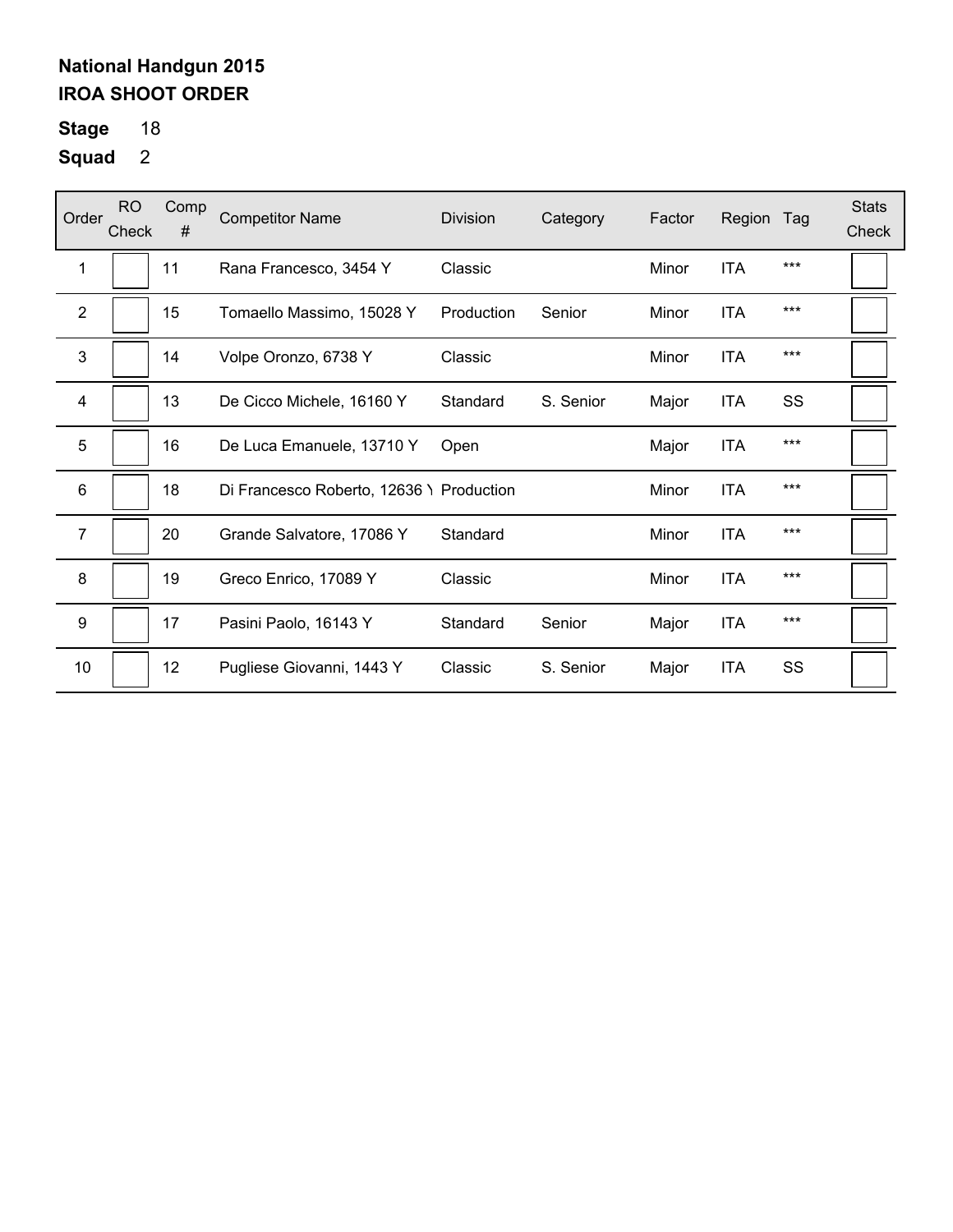**Stage** 18

| Order            | <b>RO</b><br>Check | Comp<br># | <b>Competitor Name</b>                  | <b>Division</b> | Category  | Factor | Region     | Tag   | <b>Stats</b><br>Check |
|------------------|--------------------|-----------|-----------------------------------------|-----------------|-----------|--------|------------|-------|-----------------------|
| 1                |                    | 29        | Scelfo Lorenzo, 16868 Y                 | Production      |           | Minor  | <b>ITA</b> | $***$ |                       |
| $\overline{2}$   |                    | 24        | Sticchi Tiziano, 16284 Y                | Production      |           | Minor  | <b>ITA</b> | $***$ |                       |
| 3                |                    | 28        | Tranchina Francesco, 10423 Y Production |                 |           | Minor  | <b>ITA</b> | $***$ |                       |
| 4                |                    | 30        | Flocca Claudio, 17033 Y                 | Production      |           | Minor  | <b>ITA</b> | $***$ |                       |
| 5                |                    | 23        | Gargiulo Francesco, 12240 Y             | Revolver        | Senior    | Major  | ITA        | $***$ |                       |
| 6                |                    | 26        | Massarizzi Guido, 15318 Y               | Standard        |           | Major  | <b>ITA</b> | ***   |                       |
| $\overline{7}$   |                    | 21        | Mignani Mario Alberto, 402 Y            | Standard        | S. Senior | Major  | <b>ITA</b> | SS    |                       |
| 8                |                    | 25        | Pacciani Massimo, 8796 Y                | Standard        |           | Major  | <b>ITA</b> | $***$ |                       |
| $\boldsymbol{9}$ |                    | 22        | Pierini Massimo, 15917 Y                | Production      |           | Minor  | <b>ITA</b> | ***   |                       |
| 10               |                    | 27        | Santarcangelo AdrianoCiro, 16 Standard  |                 | Senior    | Major  | <b>ITA</b> | $***$ |                       |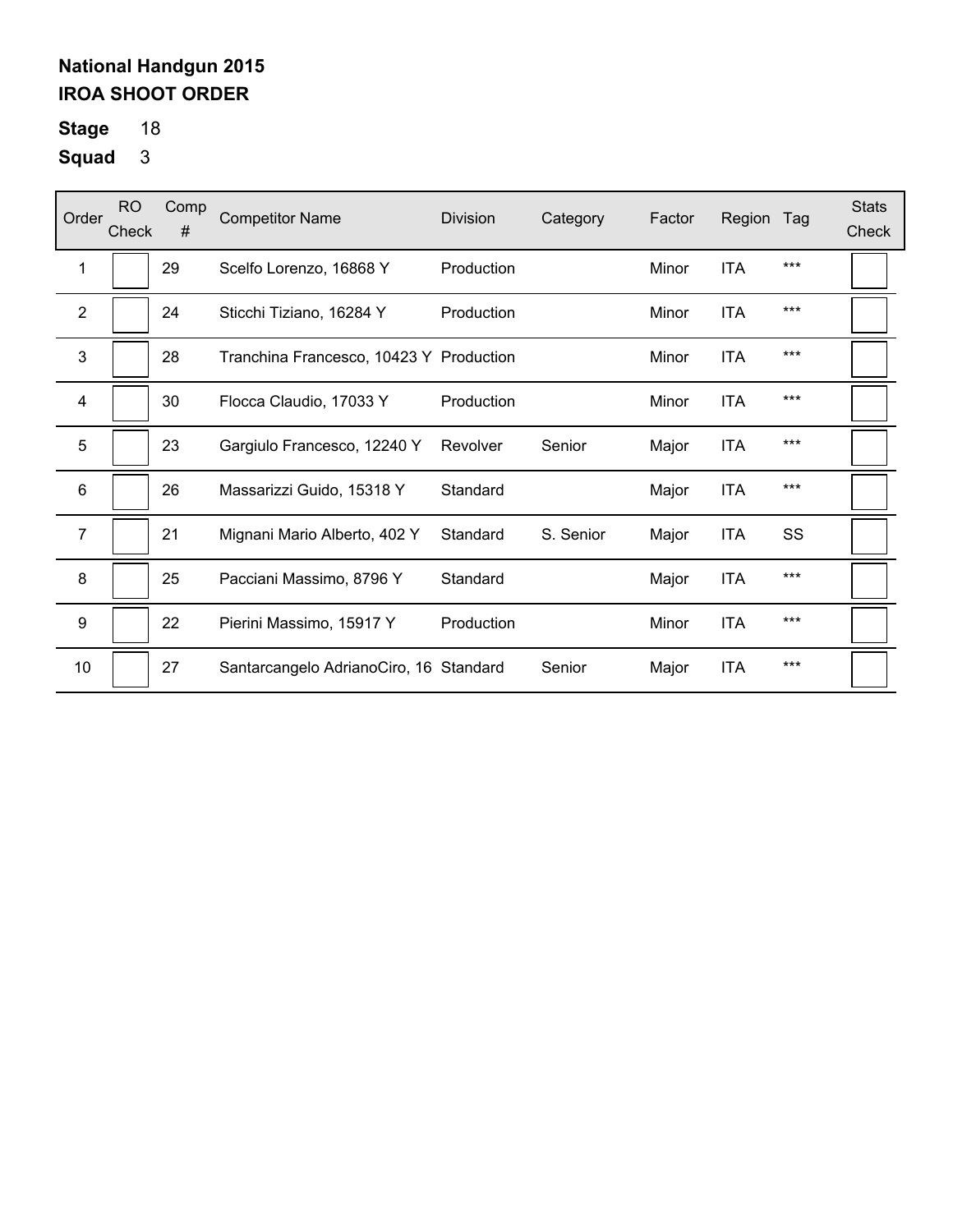**Stage** 18

| Order            | <b>RO</b><br>Check | Comp<br># | <b>Competitor Name</b>                   | <b>Division</b> | Category  | Factor | Region     | Tag   | <b>Stats</b><br>Check |
|------------------|--------------------|-----------|------------------------------------------|-----------------|-----------|--------|------------|-------|-----------------------|
| 1                |                    | 38        | Manfredda Carlo, 4067 Y                  | Production      |           | Minor  | <b>ITA</b> | $***$ |                       |
| $\mathbf{2}$     |                    | 33        | Toia Adalberto, 1540 Y                   | Production      | S. Senior | Minor  | <b>ITA</b> | SS    |                       |
| 3                |                    | 40        | Trifone Massimo Salvatore, 12 Classic    |                 | Senior    | Minor  | <b>ITA</b> | $***$ |                       |
| 4                |                    | 32        | Anesa Vittorio, 17237 Y                  | Standard        |           | Major  | <b>ITA</b> | $***$ |                       |
| 5                |                    | 31        | Dalla Vedova Fabio, 10 Y                 | Production      | Senior    | Minor  | ITA        | $***$ |                       |
| 6                |                    | 37        | De Silvestri Vincenzo, 6002 Y            | Open            | S. Senior | Major  | <b>ITA</b> | SS    |                       |
| $\overline{7}$   |                    | 39        | Del Pidio Massimiliano, 17055 Production |                 |           | Minor  | <b>ITA</b> | ***   |                       |
| 8                |                    | 35        | Ferrari Daniele, 3635 Y                  | Production      |           | Minor  | <b>ITA</b> | $***$ |                       |
| $\boldsymbol{9}$ |                    | 34        | Gerevini Luciano, 37 Y                   | Classic         | S. Senior | Minor  | <b>ITA</b> | SS    |                       |
| 10               |                    | 36        | Luisi Pietro Luca, 13117 Y               | Production      |           | Minor  | <b>ITA</b> | $***$ |                       |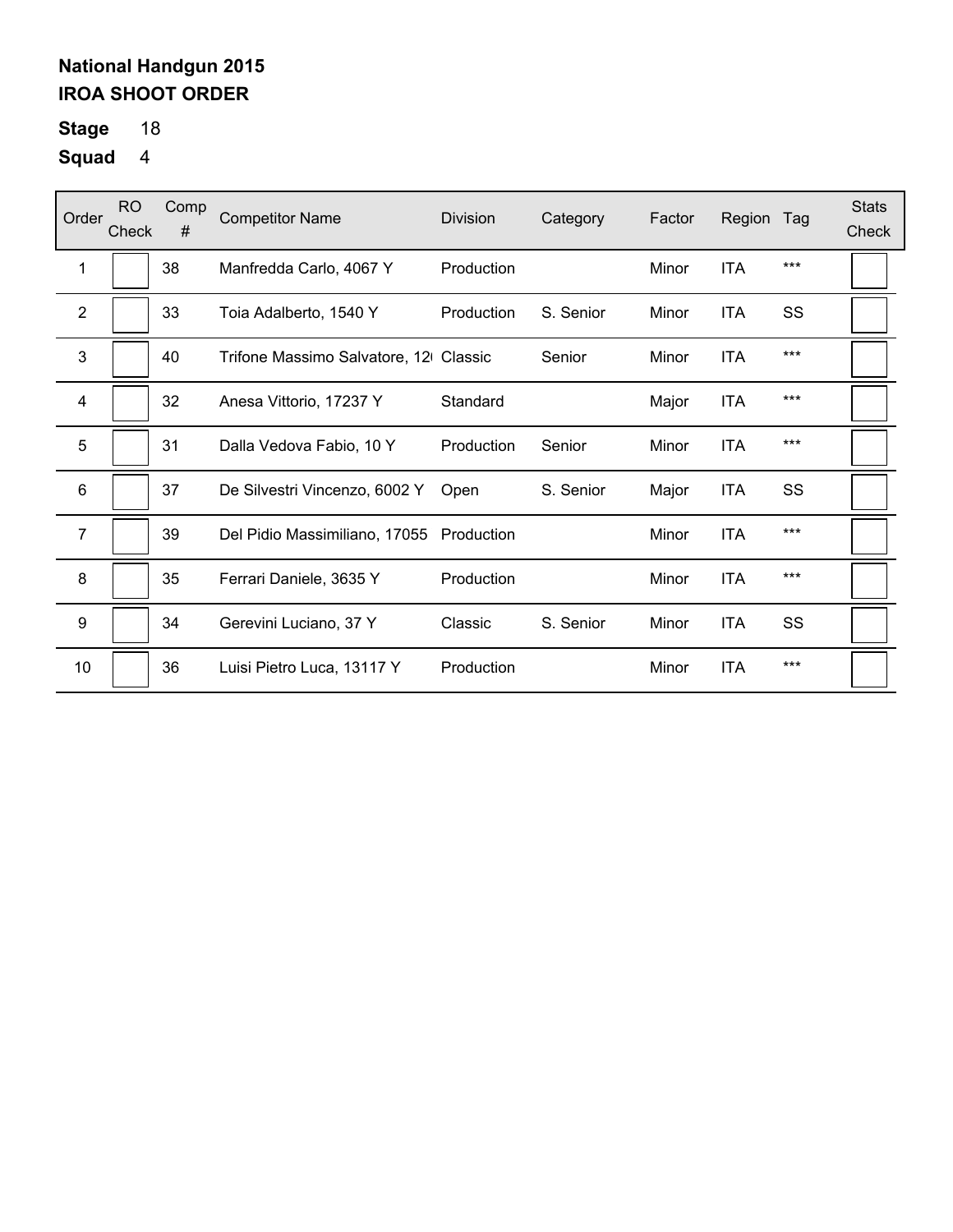**Stage** 18

| Order            | <b>RO</b><br>Check | Comp<br># | <b>Competitor Name</b>      | <b>Division</b> | Category  | Factor | Region     | Tag        | <b>Stats</b><br>Check |
|------------------|--------------------|-----------|-----------------------------|-----------------|-----------|--------|------------|------------|-----------------------|
| 1                |                    | 44        | Gili Riccardo, 14485 Y      | Production      |           | Minor  | <b>ITA</b> | $***$      |                       |
| 2                |                    | 42        | Pascolini Mauro, 9017 Y     | Open            | Senior    | Major  | <b>ITA</b> | $***$      |                       |
| $\mathbf{3}$     |                    | 43        | Simula Giovanni, 16769 Y    | Production      |           | Minor  | <b>ITA</b> | $***$      |                       |
| 4                |                    | 41        | Buttazzoni Glauco, 4929 Y   | Open            | S. Senior | Major  | <b>ITA</b> | SS         |                       |
| 5                |                    | 50        | Caiazza Antonio, 17048 Y    | Standard        |           | Minor  | <b>ITA</b> | $***$      |                       |
| 6                |                    | 49        | Catinella Fabio, 11092 Y    | Open            |           | Major  | <b>ITA</b> | ***        |                       |
| $\overline{7}$   |                    | 48        | Chittò Paolo, 17118 Y       | Production      |           | Minor  | <b>ITA</b> | $***$      |                       |
| 8                |                    | 45        | Corbani Cristian, 16198 Y   | Classic         |           | Minor  | <b>ITA</b> | $***$      |                       |
| $\boldsymbol{9}$ |                    | 46        | Dal Pino Davide, 16197 Y    | Production      |           | Minor  | <b>ITA</b> | <b>JUN</b> |                       |
| 10               |                    | 47        | Delli Curti Andrea, 15306 Y | Production      |           | Minor  | <b>ITA</b> | ***        |                       |